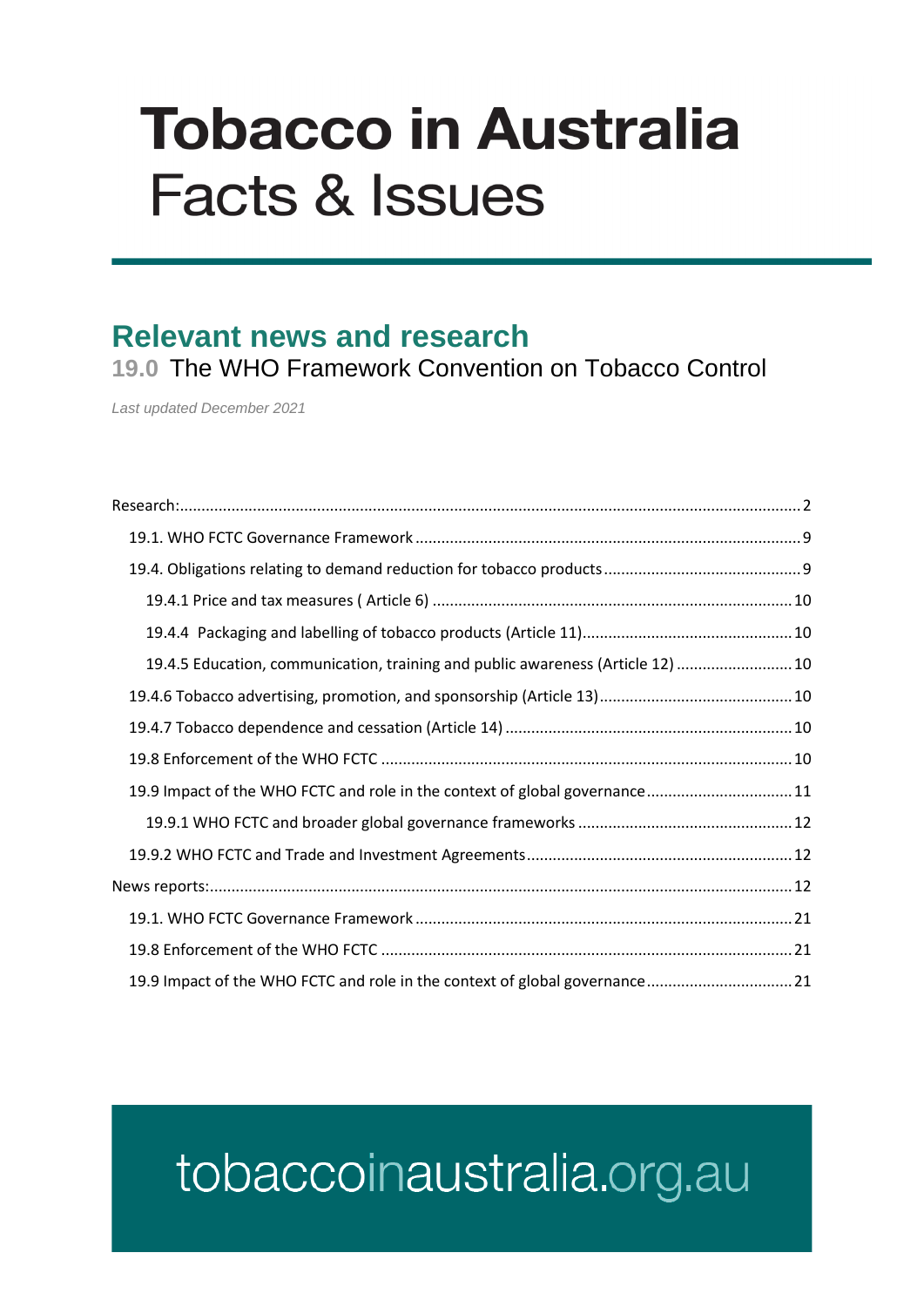#### <span id="page-1-0"></span>Research:

**Guzman-Tordecilla, DN, Llorente, B, & Vecino-Ortiz, AI. (2021). Evaluation of the Implementation of the Framework Convention on Tobacco Control (FCTC) in Colombia.** *Health Policy Plan***. Retrieved fro[m https://www.ncbi.nlm.nih.gov/pubmed/34850871](https://www.ncbi.nlm.nih.gov/pubmed/34850871)**

**Kaur, J, Rinkoo, AV, Gouda, HN, Prasad, V, & Pendse, RN. (2021). Implementation of MPOWER Package in the South-East Asia Region: Evidence from the WHO Report on the Global Tobacco Epidemic (2009-2021).** *Asian Pac J Cancer Prev, 22***(S2), 71-80. Retrieved from <https://www.ncbi.nlm.nih.gov/pubmed/34780141>**

**Hiilamo, H, & Glantz, S. (2021). Global implementation of tobacco demand reduction measures specified in Framework Convention on Tobacco Control.** *Nicotine Tob Res***. Retrieved from <https://www.ncbi.nlm.nih.gov/pubmed/34661672>**

Prioritizing tobacco control under the Thirteenth General Programme of Work (GPW13). (2021). *East Mediterr Health J, 27*(8), 850-851. Retrieved from<https://www.ncbi.nlm.nih.gov/pubmed/34486720>

Milsom, P, Smith, R, & Walls, H. (2020). Expanding Public Health Policy Analysis for Transformative Change: The Importance of Power and Ideas Comment on "What Generates Attention to Health in Trade Policy-Making? Lessons From Success in Tobacco Control and Access to Medicines: A Qualitative Study of Australia and the (Comprehensive and Progressive) Trans-Pacific Partnership". *Int J Health Policy Manag*. Retrieved from<https://www.ncbi.nlm.nih.gov/pubmed/33105964>

Daube, M. (2020). The WHO Framework Convention on Tobacco Control – time for a civil society equivalent? *Public Health Research & Practice*. Retrieved from [https://www.phrp.com.au/issues/september-2020-volume-30-issue-3/the-who-framework](https://www.phrp.com.au/issues/september-2020-volume-30-issue-3/the-who-framework-convention-on-tobacco-control-time-for-a-civil-society-equivalent/)[convention-on-tobacco-control-time-for-a-civil-society-equivalent/](https://www.phrp.com.au/issues/september-2020-volume-30-issue-3/the-who-framework-convention-on-tobacco-control-time-for-a-civil-society-equivalent/)

Sircar, NR, Yadav, A, & Bialous, SA. (2020). Assessing sector representation of non-state actors within the World Health Organisation Framework Convention on Tobacco Control. *Glob Public Health*, 1-11. Retrieved from<https://www.ncbi.nlm.nih.gov/pubmed/32960751>

Vardavas, CI, Kyriakos, CN, McNeill, A, Fong, GT, & Consortium, E-P. (2020). Evaluating the impact of the Tobacco Products Directive within the context of the FCTC in Europe-findings from the EUREST-PLUS ITC Europe Surveys: introductory Commentary. *Eur J Public Health, 30*(Supplement\_3), iii1-iii3. Retrieved from<https://www.ncbi.nlm.nih.gov/pubmed/32918823>

Action on, S., & Health. (2020). Tobacco control in the United States: Failure to protect the right to health. *Tob Prev Cessat, 6*, 34. Retrieved from<https://www.ncbi.nlm.nih.gov/pubmed/32760868>

von Eichborn, S. (2020). Discover how sustainable development, children's rights and tobacco control are linked. *Tob Prev Cessat, 6*, 25. Available from: <https://www.ncbi.nlm.nih.gov/pubmed/32548362>

Borges, LC, Menezes, HZ, & Souza, IML. (2020). Dilemmas in the implementation of the World Health Organization Framework Convention on Tobacco Control. *Cad Saude Publica, 36*(2), e00136919. Available from[: https://www.ncbi.nlm.nih.gov/pubmed/32130317](https://www.ncbi.nlm.nih.gov/pubmed/32130317)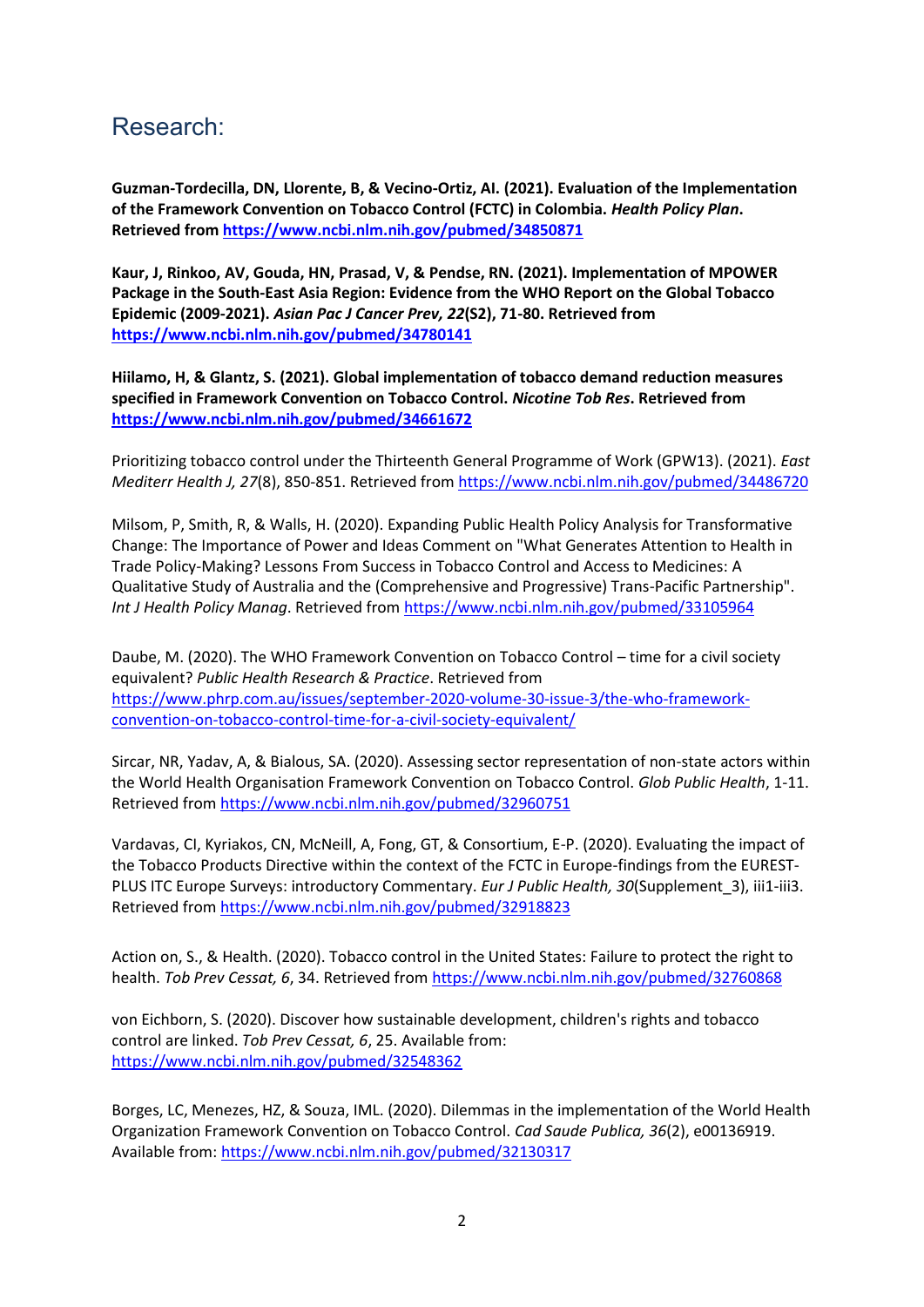Al-Mandhari, A, Hammerich, A, El-Awa, F, Bettcher, D, & Mandil, A. (2020). Full implementation of the WHO Framework Convention on Tobacco Control in the Eastern Mediterranean Region is the responsibility of all. *East Mediterr Health J, 26*(1), 4-5. Available from: <https://www.ncbi.nlm.nih.gov/pubmed/32043539>

Heydari, G. (2020). Quantitative comparison of WHO tobacco control measures: lessons from the Eastern Mediterranean Region. *East Mediterr Health J, 26*(1), 9-17. Available from: <https://www.ncbi.nlm.nih.gov/pubmed/32043541>

Zavala-Arciniega, L, Reynales-Shigematsu, LM, Levy, DT, Lau, YK, Meza, R, Gutierrez-Torres, DS et al. (2020). Smoking trends in Mexico, 2002-2016: before and after the ratification of the WHO's Framework Convention on Tobacco Control. *Tob Control*. Available from: <https://www.ncbi.nlm.nih.gov/pubmed/32019893>

Erku, DA, & Tesfaye, ET. (2019). Tobacco control and prevention efforts in Ethiopia pre- and postratification of WHO FCTC: Current challenges and future directions. *Tob Induc Dis, 17*, 13. Available from:<https://www.ncbi.nlm.nih.gov/pubmed/31582924>

Abdrakhmanova, S, & Keruyenova, Z. (2019). The Current State of MPOWER Policies in the Republic of Kazakhstan: Data from the Global Adult Tobacco Survey 2014. *Iran J Public Health, 48*(5), 834-840. Available from[: https://www.ncbi.nlm.nih.gov/pubmed/31523639](https://www.ncbi.nlm.nih.gov/pubmed/31523639)

Bhatta, DN, Bialous, S, Crosbie, E, & Glantz, S. (2019). Exceeding FCTC obligations: Nepal overcoming tobacco industry interference to enact a comprehensive tobacco control policy. *Nicotine Tob Res*. Available from[: https://www.ncbi.nlm.nih.gov/pubmed/31535694](https://www.ncbi.nlm.nih.gov/pubmed/31535694)

Datta, BK, Husain, MJ, & Nargis, N. (2019). An Intertemporal Analysis of Post-FCTC Era Household Tobacco Consumption in Pakistan. *Int J Environ Res Public Health, 16*(14). Available from: <https://www.ncbi.nlm.nih.gov/pubmed/31315187>

Labonte, R, Lencucha, R, Goma, F, Zulu, R, & Drope, J. (2019). Correction to: Consequences of policy incoherence: how Zambia's post-FCTC investment policy stimulated tobacco production. *J Public Health Policy*. Available from[: https://www.ncbi.nlm.nih.gov/pubmed/31292509](https://www.ncbi.nlm.nih.gov/pubmed/31292509)

Portes, LH, Machado, CV, & Turci, SRB. (2019). Government coordination of the Tobacco Control Policy in Brazil. *Cien Saude Colet, 24*(7), 2701-2714. Available from: <https://www.ncbi.nlm.nih.gov/pubmed/31340287>

da Costa, ESVL. (2019). Foreword by the Secretariat of the WHO Framework Convention on Tobacco Control. Tob Control, 28(Suppl 2), s79-s80. Available from: <https://www.ncbi.nlm.nih.gov/pubmed/31213580>

Hoffman, SJ, Poirier, MJP, Rogers Van Katwyk, S, Baral, P, & Sritharan, L. (2019). Impact of the WHO Framework Convention on Tobacco Control on global cigarette consumption: quasi-experimental evaluations using interrupted time series analysis and in-sample forecast event modelling. BMJ, 365, l2287. Available from[: https://www.ncbi.nlm.nih.gov/pubmed/31217191](https://www.ncbi.nlm.nih.gov/pubmed/31217191)

Craig, L, Fong, GT, Chung-Hall, J, Puska, P, & Group, WFIAE. (2019). Impact of the WHO FCTC on tobacco control: perspectives from stakeholders in 12 countries. *Tob Control*. Available from: <https://www.ncbi.nlm.nih.gov/pubmed/31147481>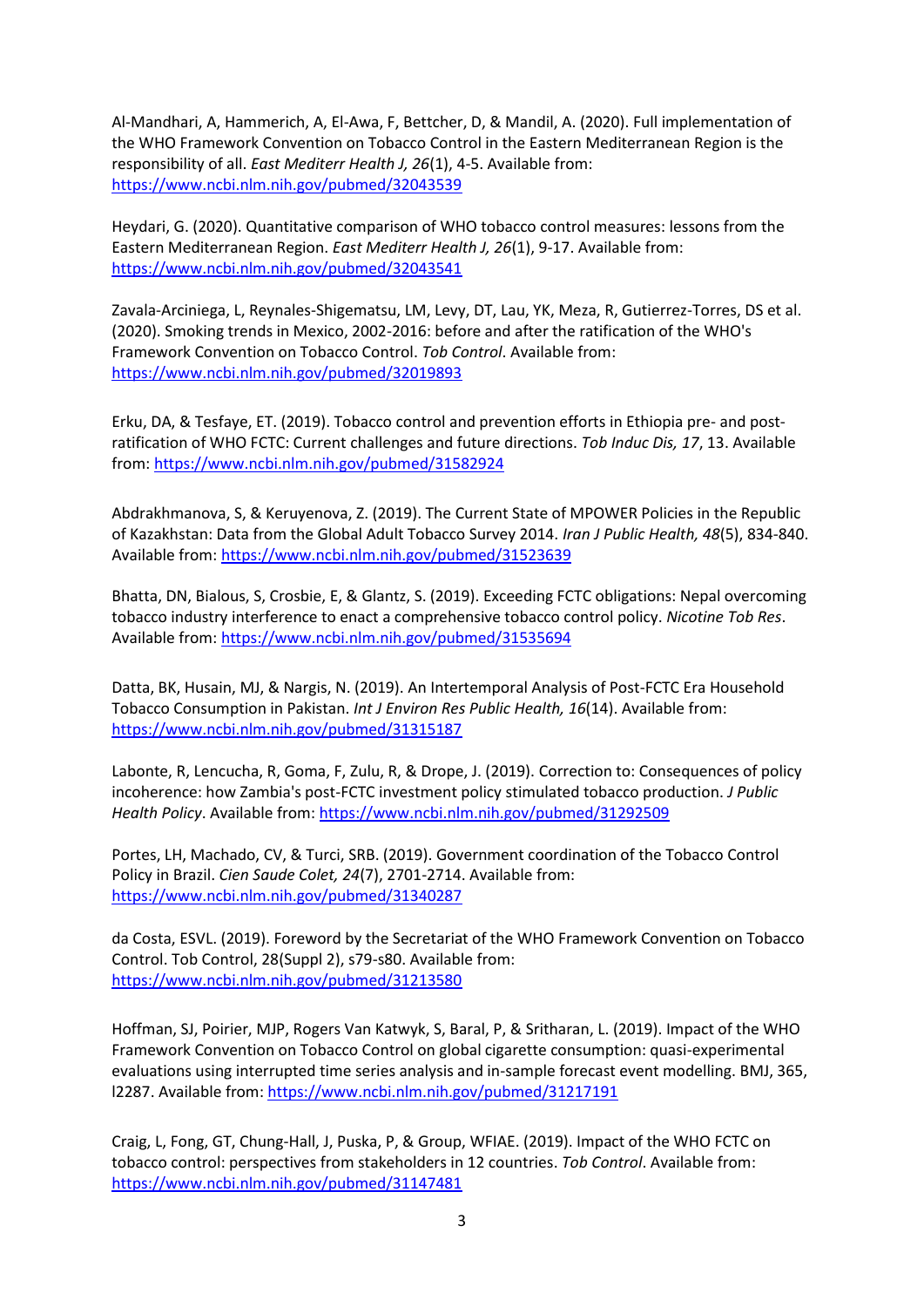Levy, DT, Li, Y, & Yuan, Z. (2019). Impact of nations meeting the MPOWER targets between 2014 and 2016: an update. *Tob Control*. Available from:<https://www.ncbi.nlm.nih.gov/pubmed/31053650>

Suliankatchi Abdulkader, R, Sinha, DN, Jeyashree, K, Rath, R, Gupta, PC, Kannan, S et al.(2019). Trends in tobacco consumption in India 1987-2016: impact of the World Health Organization Framework Convention on Tobacco Control. *Int J Public Health*. Available from: <https://www.ncbi.nlm.nih.gov/pubmed/31134319>

Bialous, SA. Impact of implementation of the WHO FCTC on the tobacco industry's behaviour. Tob Control, 2019. Available from[: https://www.ncbi.nlm.nih.gov/pubmed/30659104](https://www.ncbi.nlm.nih.gov/pubmed/30659104)

Jallow, IK, Britton, J, & Langley, T. Exploration of policy makers` views on the implementation of the Framework Convention on Tobacco Control in The Gambia: a qualitative study. Nicotine Tob Res, 2019. Available from:<https://www.ncbi.nlm.nih.gov/pubmed/30629264>

Hiilamo, H., & Glantz, S. (2018). Limited implementation of the framework convention on tobacco control's tobacco tax provision: global comparison. BMJ Open, 8(10), e021340. Available from: <https://www.ncbi.nlm.nih.gov/pmc/articles/PMC6169655/pdf/bmjopen-2017-021340.pdf>

Plotnikova, E., Hill, S. E., Wright, A., & Collin, J. (2018). Towards 'a balanced delegation' or enhancing global health governance? Analysis of parties' participation in the Conference of the Parties to WHO Framework Convention on Tobacco Control. Tob Control. Available from: [https://tobaccocontrol.bmj.com/content/tobaccocontrol/early/2018/10/31/tobaccocontrol-2018-](https://tobaccocontrol.bmj.com/content/tobaccocontrol/early/2018/10/31/tobaccocontrol-2018-054710.full.pdf) [054710.full.pdf](https://tobaccocontrol.bmj.com/content/tobaccocontrol/early/2018/10/31/tobaccocontrol-2018-054710.full.pdf)

Shang, C., Yadav, A., Stoklosa, M., Kontsevaya, A., Lewis, F. B., Pana, A., & Reyes, I. (2018). Countryspecific costs of implementing the WHO FCTC tobacco control policies and potential financing sources. PLoS One, 13(10), e0204903. Available from: <https://www.ncbi.nlm.nih.gov/pmc/articles/PMC6169924/pdf/pone.0204903.pdf>

Mukaigawara, M, Winters, J, Fernandes, G, Sridhar, D. Balancing science and political economy: Tobacco control and global health. Wellcome Open Res. 2018 Apr 12;3:40. Available from: <https://www.ncbi.nlm.nih.gov/pubmed/30191182>

Sinha, DN, Kumar, A, Gupta, R, Gulati, HK, Gupta, S, Mehrotra, R. Implementation of Article 20 of the World Health Organization Framework Convention on Tobacco Control. Indian J Med Res. 2018 Jul;148(1):110-115. Available from:<https://www.ncbi.nlm.nih.gov/pubmed/30264760>

The Lancet. Slow burn: tobacco control in the Americas. Lancet. 2018 Sep 8;392(10150):796. Available from[: https://www.ncbi.nlm.nih.gov/pubmed/30215365](https://www.ncbi.nlm.nih.gov/pubmed/30215365)

Wisdom, J.P, Juma, P, Mwagomba, B, Ndinda, C, Mapa-Tassou, C, Assah, F, Nkhata, M, Mohamed, SF, Oladimeji, O, Oladunni, O, Oluwasanu, M, Sanni, S, Mbanya, JC, Kyobutungi, C. Influence of the WHO framework convention on tobacco control on tobacco legislation and policies in sub-Saharan Africa. BMC Public Health. 2018 Aug 15;18(Suppl 1):954. Available from: <https://www.ncbi.nlm.nih.gov/pubmed/30168395>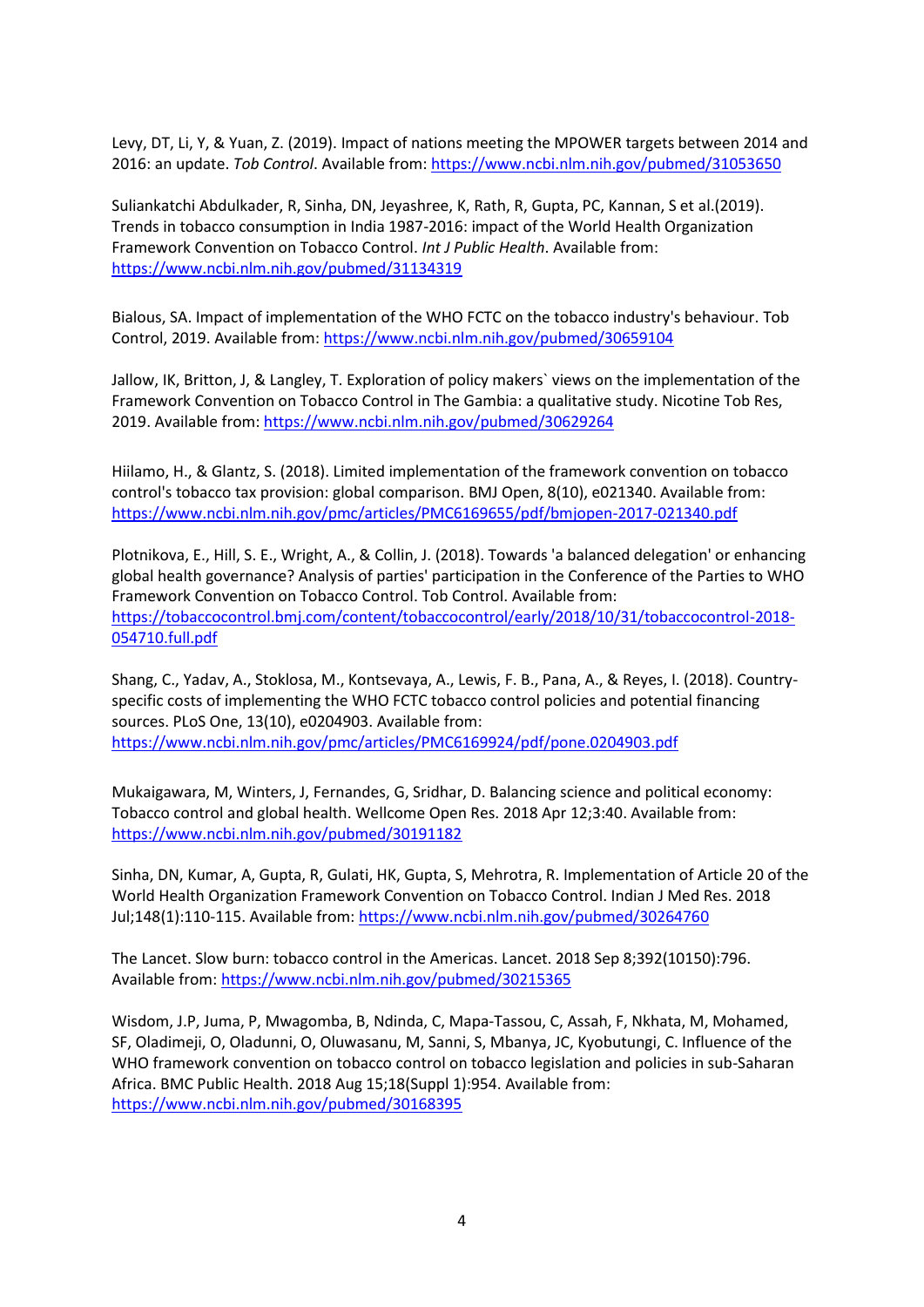Hawkins, B, Holden, C. European Union implementation of Article 5.3 of the Framework Convention on Tobacco Control. Global Health. 2018 Aug 2;14(1):79. Available from: <https://www.ncbi.nlm.nih.gov/pubmed/30071862>

Zaatari, GM, Bazzi, A. Impact of the WHO FCTC on non-cigarette tobacco products. Tob Control, Aug 2018. Available from:<https://www.ncbi.nlm.nih.gov/pubmed/30065075>

Annual regional meeting on implementation of the WHO Framework Convention on Tobacco Control. East Mediterr Health J. 2018 Jul 17;24(5):497-499. Available from: <https://www.ncbi.nlm.nih.gov/pubmed/30043969>

Egbe, CO, Bialous, SA, Glantz, S. Role of stakeholders in Nigeria's tobacco control journey after the FCTC: lessons for tobacco control advocacy in low-income and middle-income countries. Tob Control, Jul 2018. Available from:<https://www.ncbi.nlm.nih.gov/pubmed/30045974>

Alimohammadi, M, Jafari-Mansoorian, H, Hashemi, SY, Momenabadi, V, Ghasemi, SM, Karimyan, K. Review on the Implementation of the Islamic Republic of Iran about Tobacco Control, Based on MPOWER, in the Framework Convention on Tobacco Control by the World Health Organization. Addict Health. 2017 Jul;9(3):183-189. Available from: <https://www.ncbi.nlm.nih.gov/pubmed/29657699>

Nakkash, RT, Torossian, L, El Hajj, T, Khalil, J, Afifi, RA. The passage of tobacco control law 174 in Lebanon: reflections on the problem, policies and politics. Health Policy Plan, Apr 2018. Available from:<https://www.ncbi.nlm.nih.gov/pubmed/29635414>

No authors listed. Workshop on WHO Framework Convention on Tobacco Control to promote the Protocol to eliminate illicit trade in tobacco products. East Mediterr Health J. 2018 Apr 5;24(1):111. Available from[: https://www.ncbi.nlm.nih.gov/pubmed/29658628](https://www.ncbi.nlm.nih.gov/pubmed/29658628)

Durojaye, E. The WHO Tobacco Convention: A New Dawn in the Implementation of International Health Instrument? Comment on "The Legal Strength of International Health Instruments - What It Brings to Global Health Governance?". Int J Health Policy Manag. 2017 Jul 5;7(2):189-191. Available from:<https://www.ncbi.nlm.nih.gov/pubmed/29524944>

Levy, DT, Wijnhoven, TMA, Levy, J, Yuan, Z, Mauer-Stender, K. Potential health impact of strong tobacco control policies in 11 South Eastern WHO European Region countries. Eur J Public Health, 2018. Available from:<https://www.ncbi.nlm.nih.gov/pubmed/29554253>

Lencucha, R, Reddy, SK, Labonte, R, Drope, J, Magati, P, Goma, F, Zulu, R, Makoka, D. Global tobacco control and economic norms: an analysis of normative commitments in Kenya, Malawi and Zambia. Health Policy Plan. 2018. Available from:<https://www.ncbi.nlm.nih.gov/pubmed/29401223>

Gravely, S, Giovino, GA, Craig, L, Commar, A, D'Espaignet, ET, Schotte, K, Fong, GT. Implementation of key demand-reduction measures of the WHO Framework Convention on Tobacco Control and change in smoking prevalence in 126 countries: an association study. Lancet Public Health. 2017 Apr;2(4):e166-e174. Available from:<https://www.ncbi.nlm.nih.gov/pubmed/29253448>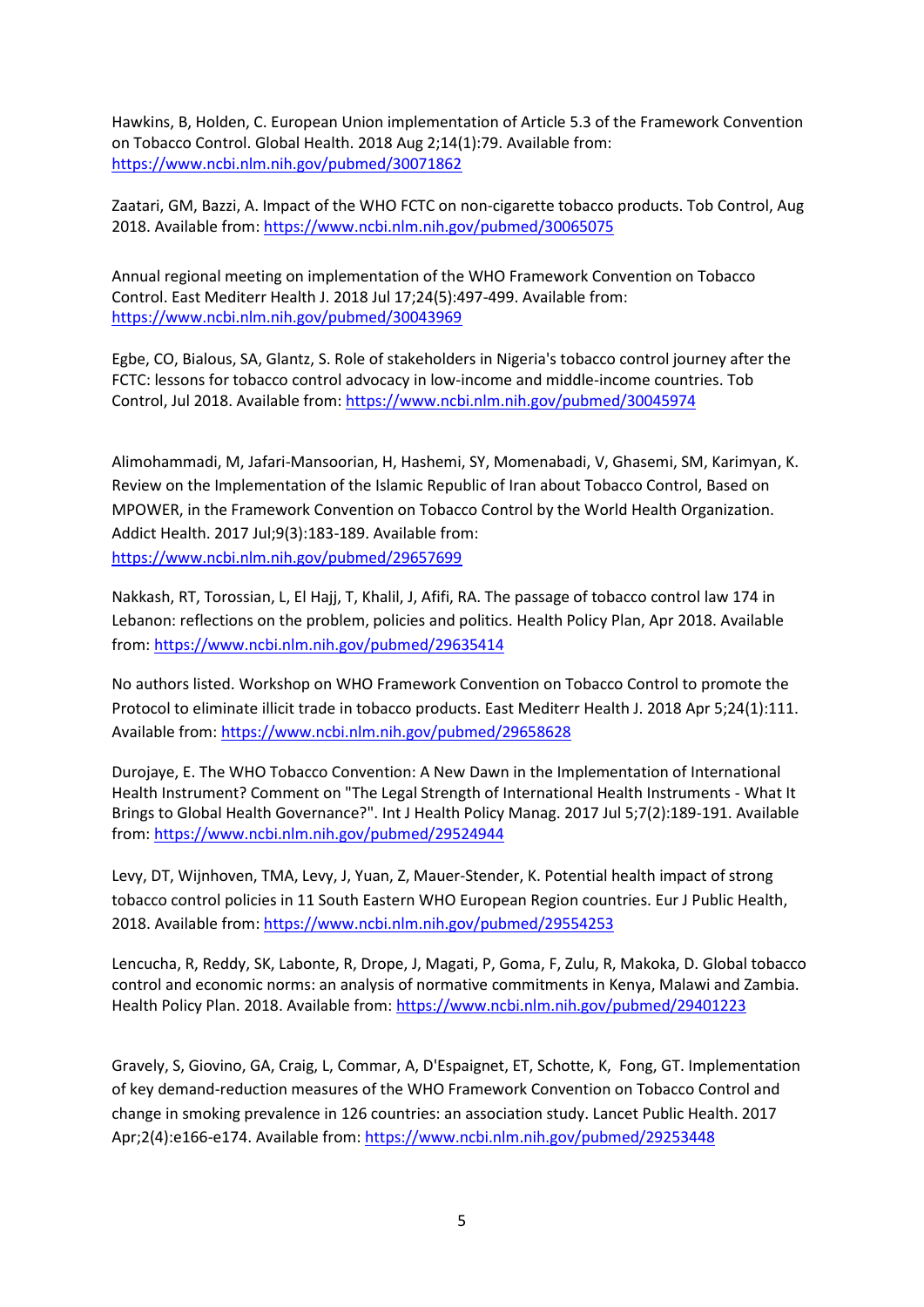Warner, KE. Understanding the association between the WHO Framework Convention on Tobacco Control, adoption of tobacco control policies, and reduction in smoking prevalence. Lancet Public Health. 2017 Apr;2(4):e158-e159. Available from[: https://www.ncbi.nlm.nih.gov/pubmed/29253443](https://www.ncbi.nlm.nih.gov/pubmed/29253443)

Lencucha, R, Drope, J, Bialous, SA, Richter, AP, Silva, Vldce. Institutions and the implementation of tobacco control in Brazil. Cad Saude Publica. 2017 Oct 19;33Suppl 3(Suppl 3):e00168315. Available from:<https://www.ncbi.nlm.nih.gov/pubmed/29069213>

Rangel, EC, Pereira, A Neto, Cavalcante, TM, Oliveira, EA, Silva, Vldce. The decision-making process in Brazil's ratification of the World Health Organization Framework Convention on Tobacco Control. Cad Saude Publica. 2017 Sep 21;33Suppl 3(Suppl 3):e00126115. Available from: <https://www.ncbi.nlm.nih.gov/pubmed/28954054>

Teixeira, Lads, Paiva, CHA, Ferreira, VN. The World Health Organization Framework Convention on Tobacco Control in the Brazilian political agenda, 2003-2005. Cad Saude Publica. 2017 Sep 21;33Suppl 3(Suppl 3):e00121016. Available from: <https://www.ncbi.nlm.nih.gov/pubmed/28954052>

Chan, SSC, Cheung, YTD, Wong, DCN, Jiang, CQ, He, Y, Yang, L, Jiang, B, Wu, L, Tan, SY, Cheng, KK, Lam, TH. Promoting smoking cessation in China: a foot-in-the-door approach to tobacco control advocacy. Glob Health Promot. 2017 Aug 1:1757975917720799. Available from: <https://www.ncbi.nlm.nih.gov/pubmed/28853637>

Raw, M, Ayo-Yusuf, O, Chaloupka, F, Fiore, M, Glynn, T, Hawari, F, Mackay, J, McNeill, A, Reddy, S. Recommendations for the implementation of WHO Framework Convention on Tobacco Control Article 14 on tobacco cessation support. Addiction. 2017 Oct;112(10):1703-1708. Available from: <https://www.ncbi.nlm.nih.gov/pubmed/28770575>

Dresler, C, Henry, K, Loftus, J, Lando, H. Assessment of short reports using a human rights-based approach to tobacco control to the Commitee on Economics, Cultural and Social Rights. Tob Control, 2017. Available from:<https://www.ncbi.nlm.nih.gov/pubmed/28754663>

Toebes, B, Gispen, ME, Been, JV, Sheikh, A. A missing voice: the human rights of children to a tobacco-free environment. Tob Control, Jul 2017. Available from: <https://www.ncbi.nlm.nih.gov/pubmed/28701584>

Nikogosian, H, Kickbusch, I. The legal strength of international health instruments - what it brings to global health governance? Int J Health Policy Manag. 2016 Sep 4;5(12):683-685. Available from: <http://www.ncbi.nlm.nih.gov/pubmed/28005547>

Roache, SA, Gostin, LO, Bianco Fonsalia, E. Trade, investment, and tobacco: Philip Morris v Uruguay. JAMA. 2016 Nov 22;316(20):2085-2086. Available from: <https://www.ncbi.nlm.nih.gov/pubmed/27893137>

Anderson, CL, Becher, H, Winkler, V. Tobacco control progress in low and middle income countries in comparison to high income countries. Int J Environ Res Public Health. 2016 Oct 24;13(10). pii: E1039. Available from[: http://www.ncbi.nlm.nih.gov/pubmed/27783060](http://www.ncbi.nlm.nih.gov/pubmed/27783060)

Husain, MJ et al. An overview of tobacco control and prevention policy status in Africa. Prev Med, 2016. Feb 12, 2016. Available from[: http://www.ncbi.nlm.nih.gov/pubmed/26876626](http://www.ncbi.nlm.nih.gov/pubmed/26876626)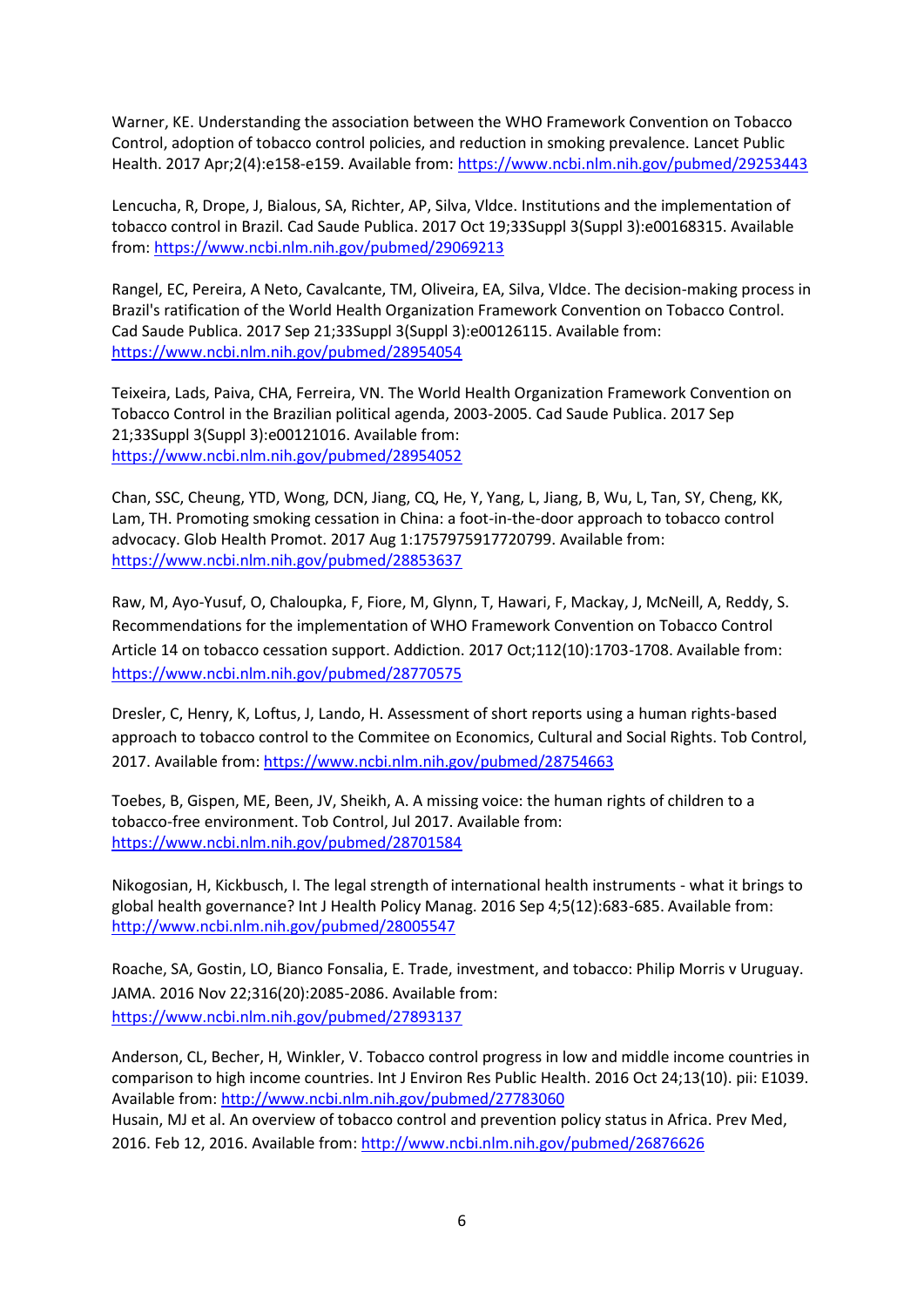Mbulo, L, Ogbonna, N, Olarewaju, I, Musa, E, Salandy, S, Ramanandraibe, N, Palipudi, K, group, Gats collaborative. Preventing tobacco epidemic in LMICs with low tobacco use - Using Nigeria GATS to review WHO MPOWER tobacco indicators and prevention strategies. Prev Med. 2016 Apr 14. pii: S0091-7435(16)30060-3. Available from:<http://www.ncbi.nlm.nih.gov/pubmed/27085992>

Levy, D, Abrams, DB, Levy, J, Rosen, L. Complying with the framework convention for tobacco control: an application of the Abridged SimSmoke model to Israel. Isr J Health Policy Res. 2016 Sep 15;5:41. Available from:<http://www.ncbi.nlm.nih.gov/pubmed/27651891>

Reubi, D, Berridge, V. The Internationalisation of Tobacco Control, 1950-2010. Med Hist. 2016 Oct;60(4):453-72. Available from:<http://www.ncbi.nlm.nih.gov/pubmed/27628857>

Clancy, L. European Expert Consensus Paper on the implementation of Article 14 of the WHO Framework Convention on Tobacco Control. Eur J Cancer Prev 2016. Available from: <http://www.ncbi.nlm.nih.gov/pubmed/27548882>

Hiilamo, H, Glantz, S. FCTC followed by accelerated implementation of tobacco advertising bans. Tob Control, 2016. Available from[: http://www.ncbi.nlm.nih.gov/pubmed/27471111](http://www.ncbi.nlm.nih.gov/pubmed/27471111)

Sarrafzadegan, N, Rabiei, K, Alavi, M, Kelishadi, R, Manzouri, L, Abedi, H, Fereydoun-Mohaseli, K, Azaripour-Masooleh, H, Roohafza, H, Heidari, G. Policy makers' viewpoints on implementation of the World Health Organization Framework Convention on Tobacco Control in Iran: A qualitative investigation of program facilitators. ARYA Atheroscler. 2016 Mar;12(2):94-9. Available from: <http://www.ncbi.nlm.nih.gov/pubmed/27429629>

Braillon, A. The Framework Convention on Tobacco Control. Lancet. 2016 May 7;387(10031):1907. Available from[: http://www.ncbi.nlm.nih.gov/pubmed/27203653](http://www.ncbi.nlm.nih.gov/pubmed/27203653)

Mbulo, L, Ogbonna, N, Olarewaju, I, Musa, E, Salandy, S, Ramanandraibe, N, Palipudi, K, group, Gats collaborative. Preventing tobacco epidemic in LMICs with low tobacco use - Using Nigeria GATS to review WHO MPOWER tobacco indicators and prevention strategies. Prev Med. 2016 Apr 14. pii: S0091-7435(16)30060-3. Available from:<http://www.ncbi.nlm.nih.gov/pubmed/27085992>

Minh, HV, Ngan, TT, Mai, VQ, My, NT, Chung le, H, Kien, VD, Anh, TT, Ngoc, NB, Giap, VV, Cuong, NM, Manh, PD, Giang, KB. Tobacco control policies in Vietnam: Review on MPOWER implementation progress and challenges. Asian Pac J Cancer Prev. 2016;17 Suppl:1-9. Available from: <http://www.ncbi.nlm.nih.gov/pubmed/27087176>

Nitzkin, JL. What drives tobacco control policy? Nicotine Tob Res. 2016 Apr 19. pii: ntw104. Available from:<http://www.ncbi.nlm.nih.gov/pubmed/27095447>

Herrera, AL, Kreitzberg, DS, Loukas, A, Pasch, KE. Tobacco-free but not tobacco industry free. Tob Control, 2016. Available from[: http://www.ncbi.nlm.nih.gov/pubmed/26944685](http://www.ncbi.nlm.nih.gov/pubmed/26944685)

Crosbie, E et al. The importance of continued engagement during the implementation phase of tobacco control policies in a middle-income country: the case of Costa Rica. Tob Control, 2016. Available from[: http://www.ncbi.nlm.nih.gov/pubmed/26856614](http://www.ncbi.nlm.nih.gov/pubmed/26856614)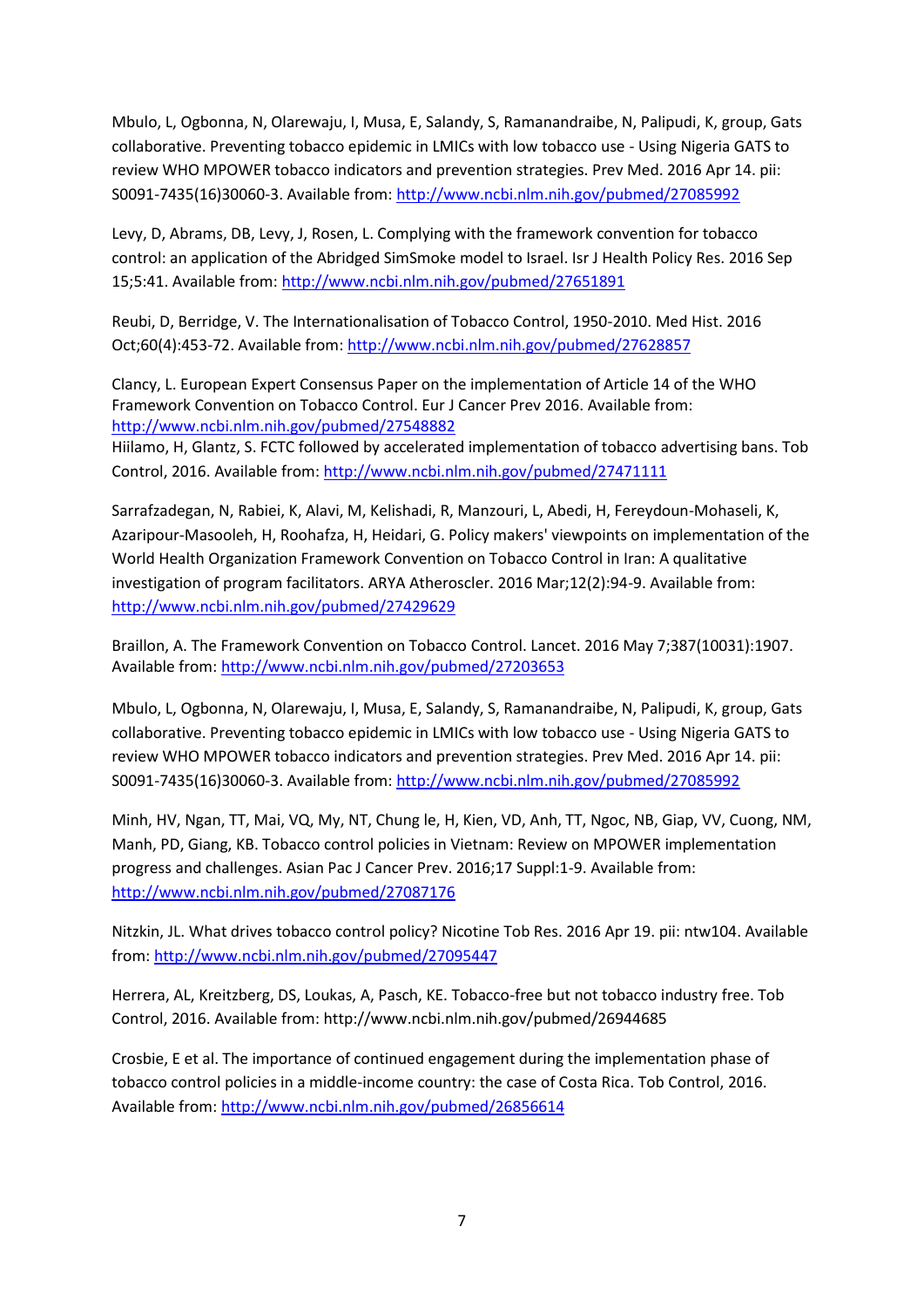Crosbie, E et al. Costa Rica's implementation of the Framework Convention on Tobacco Control: Overcoming decades of industry dominance. Salud Publica Mex, Feb 2016. Available from: <http://www.ncbi.nlm.nih.gov/pubmed/26879509>

Husain, MJ et al. An overview of tobacco control and prevention policy status in Africa. Prev Med, 2016. Available from:<http://www.ncbi.nlm.nih.gov/pubmed/26876626>

Gneiting, U, Schmitz, HP. Comparing global alcohol and tobacco control efforts: network formation and evolution in international health governance. Health Policy Plan, 2016. Available from: <http://www.ncbi.nlm.nih.gov/pubmed/26733720>

Lown, EA et al. Tobacco is "our industry and we must support it": Exploring the potential implications of Zimbabwe's accession to the Framework Convention on Tobacco Control. Global Health, 2016. Available from[: http://www.ncbi.nlm.nih.gov/pubmed/26754965](http://www.ncbi.nlm.nih.gov/pubmed/26754965)

Portes, LH, Machado, CV. [WHO Framework Convention on Tobacco Control: adherence and establishment in Latin America]. Rev Panam Salud Publica, Nov 2015. Available from: <http://www.ncbi.nlm.nih.gov/pubmed/26837522>

Winkler, V et al. Tobacco prevention policies in west-African countries and their effects on smoking prevalence. BMC Public Health, 2015. Available from: <http://www.ncbi.nlm.nih.gov/pubmed/26646580>

Eckhardt, J et al. Tobacco control and the World Trade Organization: mapping member states' positions after the framework convention on tobacco control. Tob Control, 2015. Available from: <http://www.ncbi.nlm.nih.gov/pubmed/26585705>

Uang, R et al. Accelerated adoption of smoke-free laws after ratification of the World Health Organization Framework Convention on Tobacco Control. Am J Public Health, 2015. Available from: <http://www.ncbi.nlm.nih.gov/pubmed/26562125>

Velasco Munoz, C et al. 2014: WHO's 25th World No Tobacco Day Global Campaign. Health Commun, 2015. Available from:<http://www.ncbi.nlm.nih.gov/pubmed/26580568>

Valente, TW et al. Diffusion of innovations theory applied to global tobacco control treaty ratification. Soc Sci Med, 2015. Available from[: http://www.ncbi.nlm.nih.gov/pubmed/26460508](http://www.ncbi.nlm.nih.gov/pubmed/26460508)

Gartner, C, Hall, W. Tobacco harm reduction in people with serious mental illnesses. Lancet Psychiatry, Jun 2015. Available from:<http://www.ncbi.nlm.nih.gov/pubmed/26360430>

Puska, P. Framework convention on tobacco control: 10 years of the pioneering global health instrument. Eur J Public Health, 2015. Available from: <http://www.ncbi.nlm.nih.gov/pubmed/26370436>

Xiao, D et al. Implementation of the World Health Organization Framework Convention on tobacco control in China: An arduous and long-term task. Cancer, 2015. Available from: <http://www.ncbi.nlm.nih.gov/pubmed/26331812>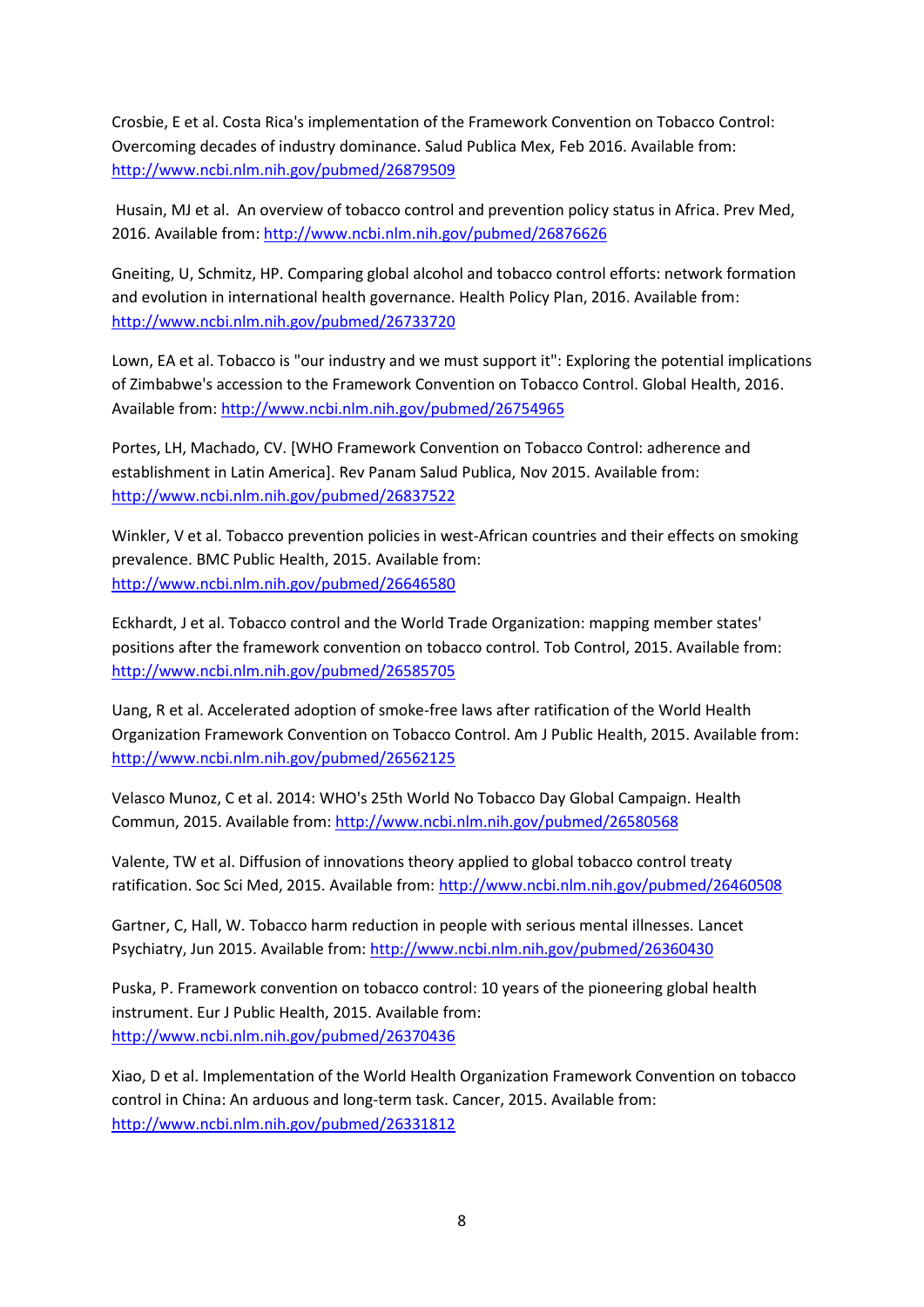Gneiting, U. From global agenda-setting to domestic implementation: successes and challenges of the global health network on tobacco control. Health Policy Plan, 2015. Available from: <http://www.ncbi.nlm.nih.gov/pubmed/26253698>

Lencucha, R et al. Investment incentives and the implementation of the Framework Convention on Tobacco Control: evidence from Zambia. Tobacco Control, 2015. Available from: <http://www.ncbi.nlm.nih.gov/pubmed/26135987>

Bekki, K et al. WHO Framework Convention on Tobacco Control (FCTC) Article 11: Packaging and labelling of tobacco products. Nihon Eiseigaku Zasshi, 2015. Available from: <http://www.ncbi.nlm.nih.gov/pubmed/25744790>

Yamato, H et al. WHO Framework Convention on Tobacco Control (FCTC) Article 8: Protection from exposure to tobacco smoke. Nihon Eiseigaku Zasshi, 2015. Available from: <http://www.ncbi.nlm.nih.gov/pubmed/25744788>

Assunta M and Dorotheo, EU. SEATCA Tobacco Industry Interference Index: a tool for measuring implementation of WHO Framework Convention on Tobacco Control Article 5.3. Tob Control, 2015. Available from[: http://www.ncbi.nlm.nih.gov/pubmed/25908597](http://www.ncbi.nlm.nih.gov/pubmed/25908597)

Bekki K, Inaba Y, and Kunugita N. WHO Framework Convention on Tobacco Control (FCTC) Article 11: Packaging and Labelling of Tobacco Products. Nihon Eiseigaku Zasshi, 2015; 70(1):24-32. Available from:<http://www.ncbi.nlm.nih.gov/pubmed/25744790>

Inaba Y, Uchiyama S, and Kunugita N. The Need for Tobacco Control in Japan Based on Articles 9 and 10 of the World Health Organization Framework Convention on Tobacco Control (WHO FCTC), Regulation of the Contents of Tobacco Products, and Regulation of Tobacco Product Disclosures. Nihon Eiseigaku Zasshi, 2015; 70(1):15-23. Available from: <http://www.ncbi.nlm.nih.gov/pubmed/25744789>

Yamato H, Jiang Y, and Ohta M. WHO Framework Convention on Tobacco Control (FCTC) Article 8: Protection from Exposure to Tobacco Smoke. Nihon Eiseigaku Zasshi, 2015; 70(1):3-14. Available from:<http://www.ncbi.nlm.nih.gov/pubmed/25744788>

Sturke, R, Vorkoper, S, Duncan, K, Levintova, M, Parascondola, M. Addressing NCDs through research and capacity building in LMICs: lessons learned from tobacco control. Glob Health Action. 2016 Jan;9(1):32407. Available from:<http://www.ncbi.nlm.nih.gov/pubmed/28156889>

<span id="page-8-0"></span>*19.1. WHO FCTC Governance Framework*

<span id="page-8-1"></span>*19.4. Obligations relating to demand reduction for tobacco products*

**Saxena, A, Sharma, K, & Avashia, V. (2020). Assessment of Tobacco Control Policy in India: An Evaluation using the World Health Organization MPOWER Framework.** *Indian J Community Med, 45***(4), 543-545. Retrieved from <https://www.ncbi.nlm.nih.gov/pubmed/33623219>**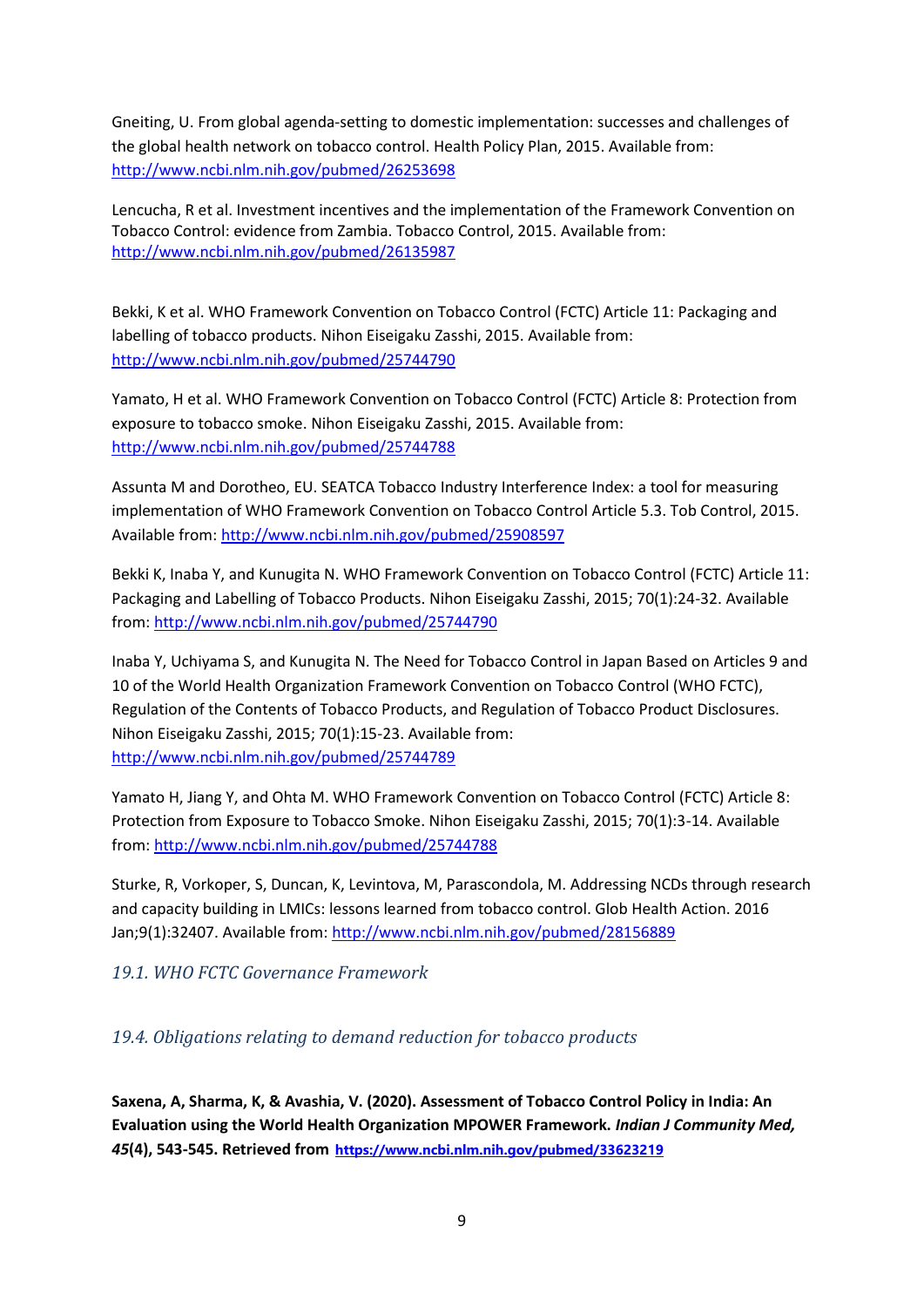El-Awa, F, Bettcher, D, Al-Lawati, JA, Alebshehy, R, Gouda, H, & Fraser, CP. (2020). The status of tobacco control in the Eastern Mediterranean Region: progress in the implementation of the MPOWER measures. *East Mediterr Health J, 26*(1), 102-109. Available from: <https://www.ncbi.nlm.nih.gov/pubmed/32043552>

<span id="page-9-0"></span>*19.4.1 Price and tax measures ( Article 6)*

**Akin-Onitolo, A, & Hawkins, B. (2021). Framing tobacco control: the case of the Nigerian tobacco tax debates.** *Health Policy Plan***. Retrieved from<https://www.ncbi.nlm.nih.gov/pubmed/34369574>**

<span id="page-9-1"></span>*19.4.4 Packaging and labelling of tobacco products (Article 11)*

**Seitz, CM, Ward, KD, & Kabir, Z. (2021). Country Participation in the WHO Framework Convention on Tobacco Control Health Warnings Database.** *Tob Use Insights, 14***, 1179173X211064214. Retrieved fro[m https://www.ncbi.nlm.nih.gov/pubmed/34880697](https://www.ncbi.nlm.nih.gov/pubmed/34880697)**

#### <span id="page-9-2"></span>*19.4.5 Education, communication, training and public awareness (Article 12)*

El Tantawi, M, Ellakany, P, Aly, NM, & Moussa, H. (2020). Oral health and tobacco research in the Eastern Mediterranean Region in relation to the Framework Convention on Tobacco Control: a scoping review. *East Mediterr Health J, 26*(1), 85-93. Available from: <https://www.ncbi.nlm.nih.gov/pubmed/32043550>

<span id="page-9-3"></span>*19.4.6 Tobacco advertising, promotion, and sponsorship (Article 13)* Bialous, SA, & van der Eijk, Y. (2020). How Should Global Tobacco Control Efforts Be Prioritized to Protect Children in Resource-Poor Regions? *AMA J Ethics, 22*(2), E135-146. Available from: <https://www.ncbi.nlm.nih.gov/pubmed/32048584>

<span id="page-9-4"></span>*19.4.7 Tobacco dependence and cessation (Article 14)*

AlMulla, A, Hassan-Yassoub, N, Fu, D, El-Awa, F, Alebshehy, R, Ismail, M, & Fraser, CP. (2020). Smoking cessation services in the Eastern Mediterranean Region: highlights and findings from the WHO Report on the Global Tobacco Epidemic 2019. *East Mediterr Health J, 26*(1), 110-115. Available from:<https://www.ncbi.nlm.nih.gov/pubmed/32043553>

Shelley, DR, Kyriakos, C, McNeill, A, Murray, R, Nilan, K, Sherman, SE, & Raw, M. (2019). Challenges to implementing the WHO Framework Convention on Tobacco Control guidelines on tobacco cessation treatment: A qualitative analysis. *Addiction*. Available from: <https://www.ncbi.nlm.nih.gov/pubmed/31777107>

<span id="page-9-5"></span>*19.8 Enforcement of the WHO FCTC*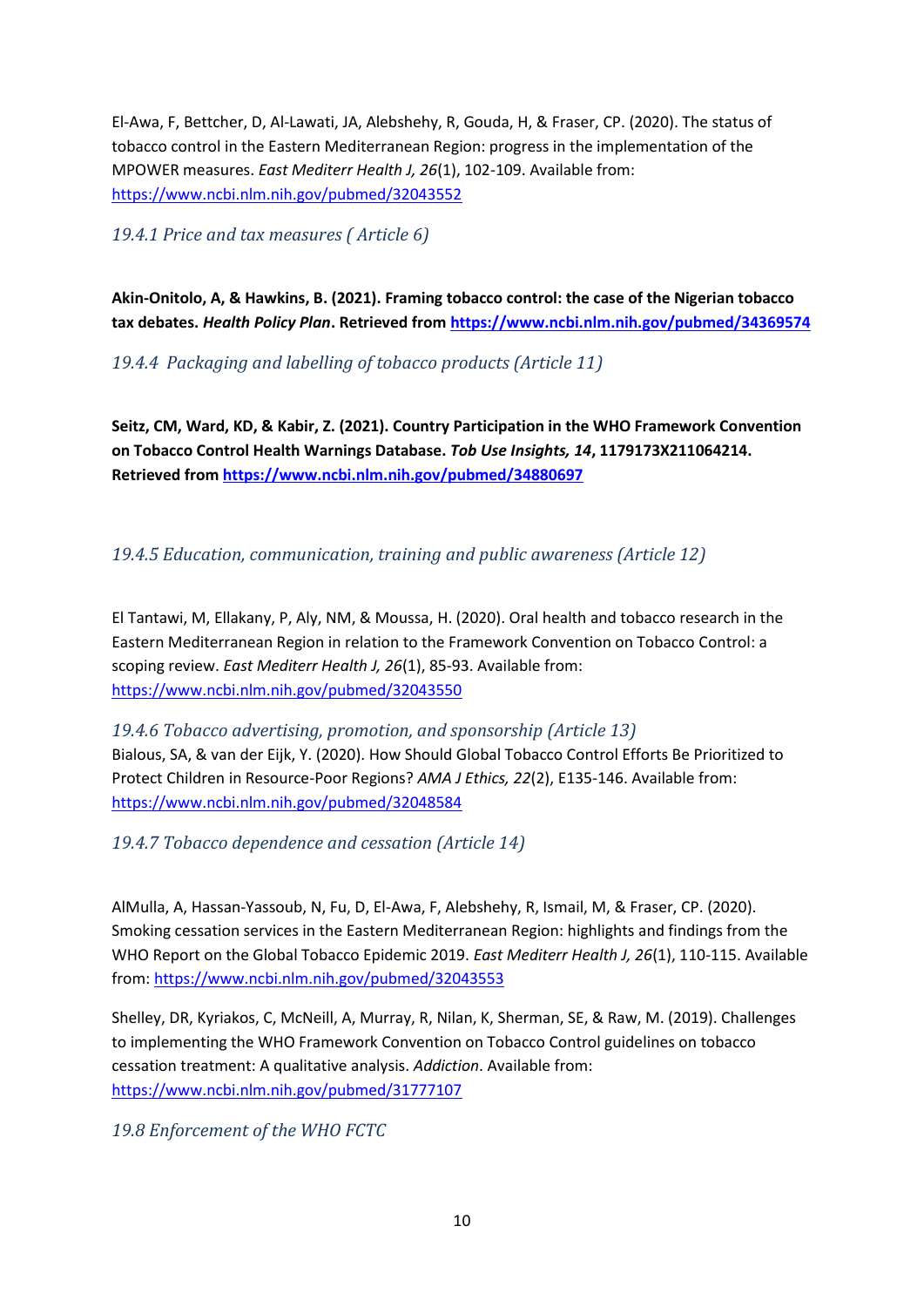**Huber, L, Cuadrado, U, Fernandez-Megina, R, Raw, M, Marquizo, AB, & Romeo-Stuppy, K. (2020). The impact of COVID-19 on the WHO FCTC, cessation, and tobacco policy.** *Tob Induc Dis, 18***, 102. Retrieved from<https://www.ncbi.nlm.nih.gov/pubmed/33324139>**

**Anderson, C. L., Mons, U., & Winkler, V. (2020). Global progress in tobacco control: the question of policy compliance.** *Glob Health Action, 13***(1), 1844977. Retrieved from <https://www.ncbi.nlm.nih.gov/pubmed/33190609>**

**Pavlikova, B, & van Dijk, JP. (2020). The Framework Convention on Tobacco Control in Slovakia and in Finland: one law, two different practices?** *BMC Int Health Hum Rights, 20***(1), 26. Retrieved from <https://www.ncbi.nlm.nih.gov/pubmed/32993626>**

Pavlikova, B, Freel, L, & van Dijk, JP. (2020). Compliance with the Framework Convention on Tobacco Control in Slovakia and in Finland: Two Different Worlds. *Int J Environ Res Public Health, 17*(18). Retrieved from <https://www.ncbi.nlm.nih.gov/pubmed/32933121>

<span id="page-10-0"></span>*19.9 Impact of the WHO FCTC and role in the context of global governance*

**Monshi, SS, & Ibrahim, J. (2021). Implementation of tobacco control measures in the Gulf Cooperation Council countries, 2008-2020.** *Subst Abuse Treat Prev Policy, 16***(1), 57. Retrieved from <https://www.ncbi.nlm.nih.gov/pubmed/34217327>**

**Munthali, GNC, Wu, XL, Rizwan, M, Daru, GR, & Shi, Y. (2021). Assessment of Tobacco Control Policy Instruments, Status and Effectiveness in Africa: A Systematic Literature Review.** *Risk Manag Healthc Policy, 14***, 2913-2927. Retrieved from<https://www.ncbi.nlm.nih.gov/pubmed/34276230>**

Harizi, C, El-Awa, F, Ghedira, H, Audera-Lopez, C, & Fakhfakh, R. (2020). Implementation of the WHO Framework Convention on Tobacco Control in Tunisia: Progress and challenges. *Tob Prev Cessat, 6*, 72. Retrieved from<https://www.ncbi.nlm.nih.gov/pubmed/33426382>

Udokanma, EE, Ogamba, I, & Ilo, C. (2021). A health policy analysis of the implementation of the National Tobacco Control Act in Nigeria. *Health Policy Plan*. Retrieved from <https://www.ncbi.nlm.nih.gov/pubmed/33393594>

Prado-Galbarro, FJ, Auchincloss, AH, Perez-Ferrer, C, Sanchez-Franco, S, & Barrientos-Gutierrez, T. (2020). Adolescent Tobacco Exposure in 31 Latin American Cities before and after the Framework Convention for Tobacco Control. *Int J Environ Res Public Health, 17*(20). Retrieved from <https://www.ncbi.nlm.nih.gov/pubmed/33053821>

De Pinho Campos, K, Kashiwabara, M, Teakle, A, De Guzman, R, Lannan, K, & Mercado, S. (2020). Investing in Tobacco Control: Twelve Years of MPOWER Measures and Progress in the Western Pacific Region. *Asian Pac J Cancer Prev, 21*(S1), 9-16. Retrieved from <https://www.ncbi.nlm.nih.gov/pubmed/32649165>

Jones, A. (2020). How Big Tobacco uses disruptive tactics to deny child rights to be tobacco-free. *Int J Tuberc Lung Dis, 24*(5), 470-476. Available from[: https://www.ncbi.nlm.nih.gov/pubmed/32398195](https://www.ncbi.nlm.nih.gov/pubmed/32398195)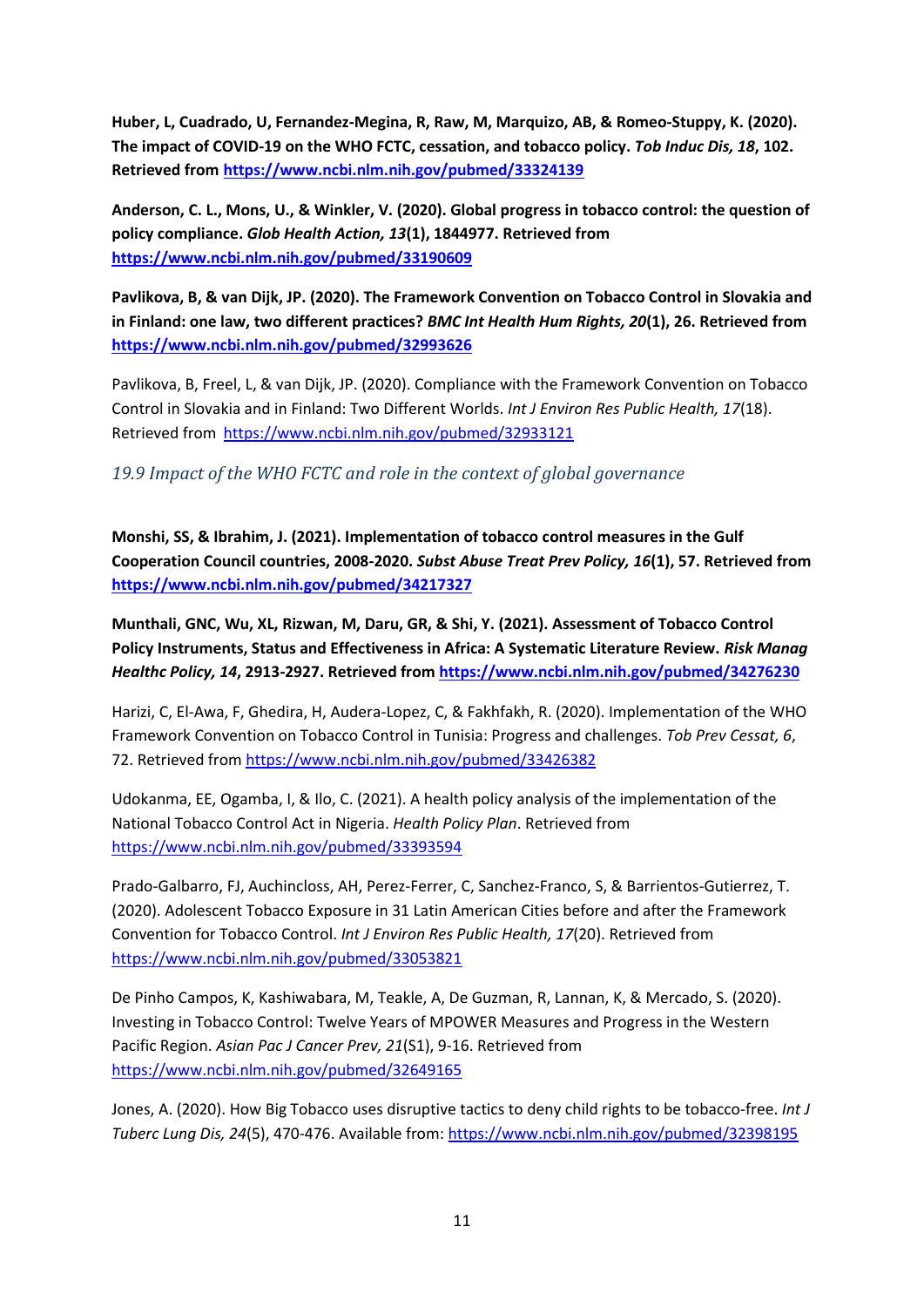No authors listed. Bucharest Declaration on human rights and a tobacco-free Europe: Action on Smoking and Health, European Network for Smoking and Tobacco Prevention, Asociatia Generatia Romania Sanatoasa. (2019). *Tob Prev Cessat, 5*, 19. Available from: <https://www.ncbi.nlm.nih.gov/pubmed/32411882>

McInerney, TF. WHO FCTC and global governance: effects and implications for future global public health instruments. Tob Control, Sep 2018. Available from: <https://www.ncbi.nlm.nih.gov/pubmed/30217961>

Puska, P, Daube, M, Who Fctc Impact Assessment Expert Group. Impact assessment of WHO's Framework Convention on Tobacco Control: introduction, general findings and discussion. Tob Control, Sep 2018. Available from:<https://www.ncbi.nlm.nih.gov/pubmed/30181384>

#### <span id="page-11-0"></span>*19.9.1 WHO FCTC and broader global governance frameworks*

**Branston, JR Arnott, D. & Gallagher, AWA. (2020). What does Brexit mean for UK tobacco control?**  *Int J Drug Policy***, 103044. Retrieved fro[m https://www.ncbi.nlm.nih.gov/pubmed/33279366](https://www.ncbi.nlm.nih.gov/pubmed/33279366)**

Droogers, M, Jansen, D, Lindert, J, Saboga-Nunes, L, Ruden, M, Guichardon, M, & Zeegers Paget, D. (2020). Health-related Sustainable Development Goals: countdown on alcohol use, smoking prevalence, child overweight and suicide mortality. *Eur J Public Health, 30*(Supplement\_1), i10-i13. Available from:<https://www.ncbi.nlm.nih.gov/pubmed/32391905>

#### <span id="page-11-1"></span>*19.9.2 WHO FCTC and Trade and Investment Agreements*

Townsend, B, Friel, S, Schram, A, Baum, F, & Labonte, R. (2020). What Generates Attention to Health in Trade PolicyMaking? Lessons From Success in Tobacco Control and Access to Medicines: A Qualitative Study of Australia and the (Comprehensive and Progressive) Trans-Pacific Partnership. *Int J Health Policy Manag*. Retrieved from: <https://www.ncbi.nlm.nih.gov/pubmed/32610761>

#### <span id="page-11-2"></span>News reports:

**Target 3.a of the Sustainable Development Goals on WHO Framework Convention on Tobacco Control: Key to recovery from COVID-19 and building back better.** *WHO FCTC***, 2021. July 8, 2021. Retrieved fro[m https://fctc.who.int/newsroom/news/item/08-07-2021-target-3.a-of-the](https://fctc.who.int/newsroom/news/item/08-07-2021-target-3.a-of-the-sustainable-development-goals-on-who-framework-convention-on-tobacco-control-key-to-recovery-from-covid-19-and-building-back-better)[sustainable-development-goals-on-who-framework-convention-on-tobacco-control-key-to](https://fctc.who.int/newsroom/news/item/08-07-2021-target-3.a-of-the-sustainable-development-goals-on-who-framework-convention-on-tobacco-control-key-to-recovery-from-covid-19-and-building-back-better)[recovery-from-covid-19-and-building-back-better](https://fctc.who.int/newsroom/news/item/08-07-2021-target-3.a-of-the-sustainable-development-goals-on-who-framework-convention-on-tobacco-control-key-to-recovery-from-covid-19-and-building-back-better)**

No authors listed. Spotlight on the status of tobacco control in the WHO European Region. *World Health Organization*, 2020. July 8, 2020. Retrieved from [https://www.euro.who.int/en/health](https://www.euro.who.int/en/health-topics/disease-prevention/pages/news/news/2020/7/spotlight-on-the-status-of-tobacco-control-in-the-who-european-region)[topics/disease-prevention/pages/news/news/2020/7/spotlight-on-the-status-of-tobacco-control-in](https://www.euro.who.int/en/health-topics/disease-prevention/pages/news/news/2020/7/spotlight-on-the-status-of-tobacco-control-in-the-who-european-region)[the-who-european-region](https://www.euro.who.int/en/health-topics/disease-prevention/pages/news/news/2020/7/spotlight-on-the-status-of-tobacco-control-in-the-who-european-region)

No authors listed. Jersey and Guernsey sign up to WHO's tobacco control. *BBC*, 2019. Available from: <https://www.bbc.com/news/world-europe-jersey-50388965>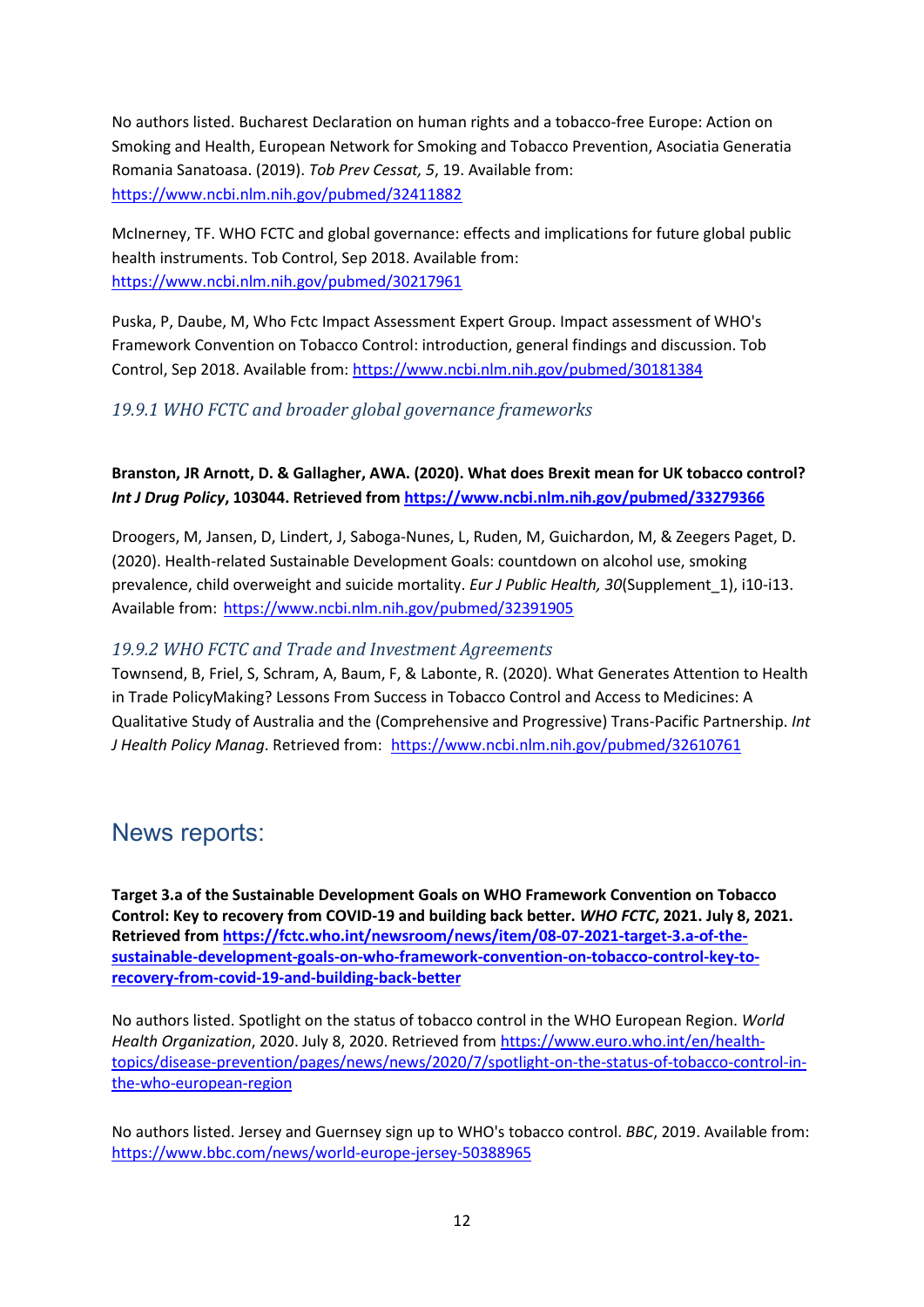Gredley, R. Aust boosts Pacific health funds by \$19m. *The Canberra Times, 2019. Aug 8, 2019*. Available from: [https://www.canberratimes.com.au/story/6317289/aust-boosts-pacific-health](https://www.canberratimes.com.au/story/6317289/aust-boosts-pacific-health-funds-by-19m/?cs=14231)[funds-by-19m/?cs=14231](https://www.canberratimes.com.au/story/6317289/aust-boosts-pacific-health-funds-by-19m/?cs=14231)

Kolandai, MA. Tobacco Industry Interference Index. Sept 2018. Available from: from Southeast Asia Tobacco Control Alliance (SEATCA), Bangkok. Thailand. Available from: <http://seatca.org/dmdocuments/SEATCA%20TI%20Interference%20Index%202018.pdf>

No authors listed. Switzerland criticised for tobacco control treaty stance. Swiss Info, 2018. Sept 21, 2018. Available from: [https://www.swissinfo.ch/eng/who-fctc\\_switzerland-criticised-for-tobacco](https://www.swissinfo.ch/eng/who-fctc_switzerland-criticised-for-tobacco-control-treaty-stance/44416974)[control-treaty-stance/44416974](https://www.swissinfo.ch/eng/who-fctc_switzerland-criticised-for-tobacco-control-treaty-stance/44416974)

No authors listed. Protecting present and future generations. WHO Framework Convention on Tobacco Control, 2018. Apr 24, 2018. Available from: <http://www.who.int/fctc/mediacentre/news/2018/cop8-protecting-present-future-generations/en/>

No authors listed. Eighth session of the Conference of the Parties (COP8). WHO Framework Convention on Tobacco Control, Apr 2018. Available from: <http://www.who.int/fctc/cop/sessions/cop8/en/?ua=1>

Simson, Caroline. Novel Investment Support Program May Help With Asymmetry. Law 360, 2017. Oct 2, 2017. Available from: [https://www.law360.com/articles/970325/novel-investment-support](https://www.law360.com/articles/970325/novel-investment-support-program-may-help-with-asymmetry)[program-may-help-with-asymmetry](https://www.law360.com/articles/970325/novel-investment-support-program-may-help-with-asymmetry)

No authors listed. [Australia] EU's uphill battle to create a multilateral investment court (\$\$).The Financial Times, 2017. Available from[: https://www.ft.com/content/5e070774-9c53-11e7-8cd4-](https://www.ft.com/content/5e070774-9c53-11e7-8cd4-932067fbf946) [932067fbf946](https://www.ft.com/content/5e070774-9c53-11e7-8cd4-932067fbf946)

Bahr, David. Policy study: E-vapor product bans could violate international trade rules. R Street, 2017. Aug 15, 2017. Available from[: http://www.rstreet.org/news-release/policy-study-e-vapor](http://www.rstreet.org/news-release/policy-study-e-vapor-product-bans-could-violate-international-trade-rules/)[product-bans-could-violate-international-trade-rules/](http://www.rstreet.org/news-release/policy-study-e-vapor-product-bans-could-violate-international-trade-rules/)

No authors listed. Dates, location decided for FCTC COP8. Framework Convention Alliance (ch), 2017. Jun 14, 2017. Available from: [http://www.fctc.org/fca-news/opinion-pieces/1510-dates-location](http://www.fctc.org/fca-news/opinion-pieces/1510-dates-location-decided-for-fctc-cop8)[decided-for-fctc-cop8](http://www.fctc.org/fca-news/opinion-pieces/1510-dates-location-decided-for-fctc-cop8)

Curran, Louise and Eckhardt, Jappe. Smoke screen? The globalization of production, transnational lobbying and the international political economy of plain tobacco packaging. Review of International Political Economy, 2017. Jan 4, 2017. Available from:

<http://www.tandfonline.com/doi/full/10.1080/09692290.2016.1269658>

No authors listed. World Health Assembly Concludes with Focus on Means to Achieve Health-Related SDGs. International Centre for Trade and Sustainable Development International Environment, 2017. Jun 8, 2017. Available from: [https://www.ictsd.org/bridges](https://www.ictsd.org/bridges-news/bridges/news/world-health-assembly-concludes-with-focus-on-means-to-achieve-health)[news/bridges/news/world-health-assembly-concludes-with-focus-on-means-to-achieve-health](https://www.ictsd.org/bridges-news/bridges/news/world-health-assembly-concludes-with-focus-on-means-to-achieve-health)

Robinson, Martin. Fresh foreign aid row as Britain hands over £15MILLION of taxpayers' cash to fund anti-smoking classes in some of world's most corrupt countries. The Daily Mail and Mail on Sunday,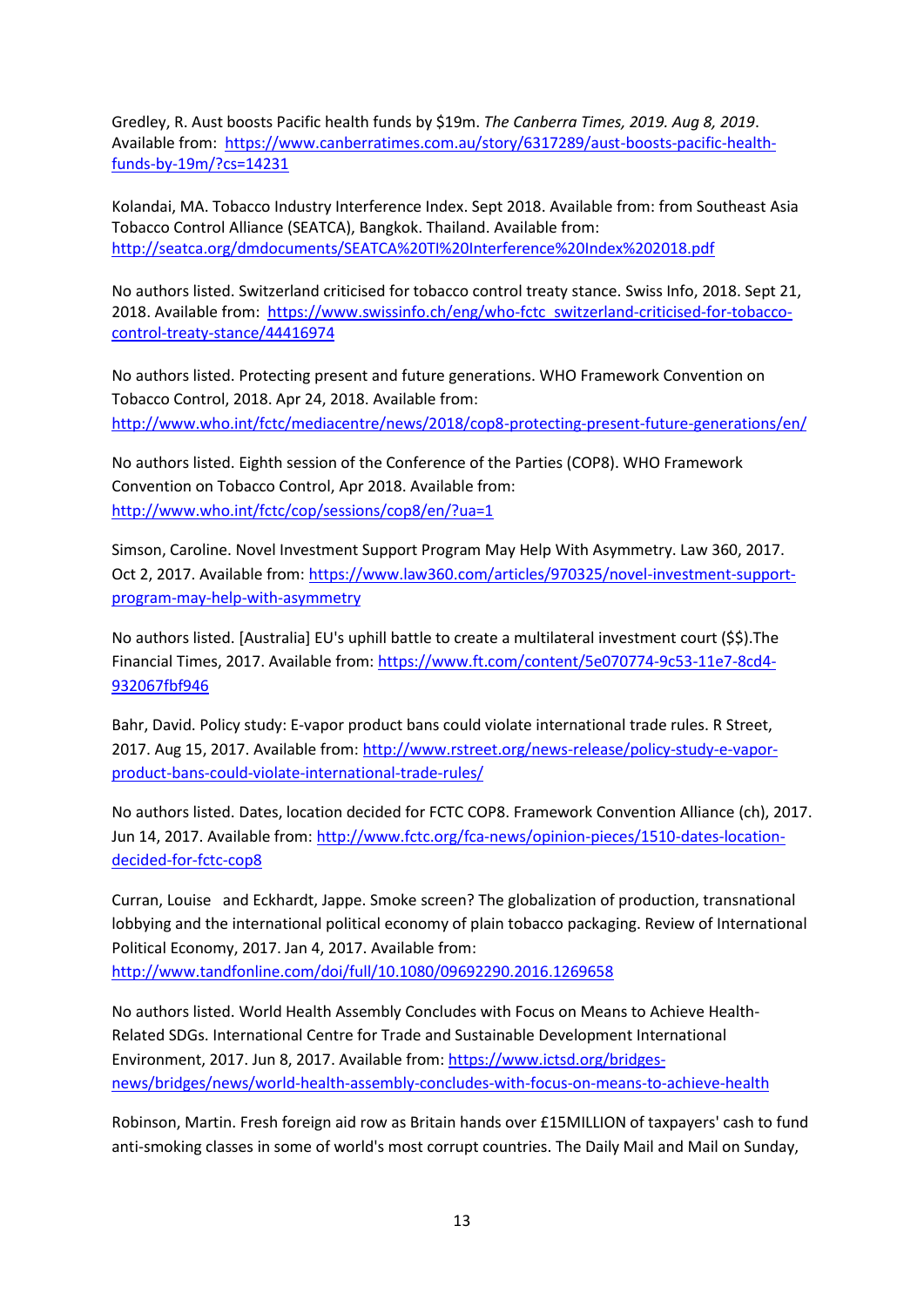2017. May 1, 2017. Available from[: http://www.dailymail.co.uk/news/article-4462352/15M](http://www.dailymail.co.uk/news/article-4462352/15M-taxpayers-cash-anti-smoking-classes-abroad.html)[taxpayers-cash-anti-smoking-classes-abroad.html](http://www.dailymail.co.uk/news/article-4462352/15M-taxpayers-cash-anti-smoking-classes-abroad.html)

Hoekstra, Kathy. Already under FDA fire, vaping industry now has Trump's China crackdown to worry about. Watchdog.org (Franklin Center for Government & Public Integrity), 2017. Jan 31, 2017. Available from[: http://watchdog.org/287155/287155/](http://watchdog.org/287155/287155/)

Mercurio, Bryan. Australia needs precision tools in drafting trade agreements, not a sledgehammer. The Conversation, 2017. Jan 27, 2017. Available from: [https://theconversation.com/australia-needs](https://theconversation.com/australia-needs-precision-tools-in-drafting-trade-agreements-not-a-sledgehammer-70417)[precision-tools-in-drafting-trade-agreements-not-a-sledgehammer-70417](https://theconversation.com/australia-needs-precision-tools-in-drafting-trade-agreements-not-a-sledgehammer-70417)

No authors listed. COP7 decisions: an overview. Framework Convention Alliance (ch), 2016. Nov 28, 2016. Available from: [http://www.fctc.org/fca-news/opinion-pieces/1499-cop7-decisions-an](http://www.fctc.org/fca-news/opinion-pieces/1499-cop7-decisions-an-overview)[overview](http://www.fctc.org/fca-news/opinion-pieces/1499-cop7-decisions-an-overview)

No authors listed. Protocol at a crossroads? Framework Convention Alliance Bulletin, 2016. Nov 8, 2016. Available from:

No authors listed. WHO convention calls for monitoring waterpipe tobacco use. India Today, 2016. Nov 9, 2016. Available from: [http://indiatoday.intoday.in/story/who-convention-calls-for](http://indiatoday.intoday.in/story/who-convention-calls-for-monitoring-waterpipe-tobacco-use/1/806892.html)[monitoring-waterpipe-tobacco-use/1/806892.html](http://indiatoday.intoday.in/story/who-convention-calls-for-monitoring-waterpipe-tobacco-use/1/806892.html)

No authors listed. COP7 Bulletins. FCA, Nov 2016. Available from: <http://www.fctc.org/publications/meeting-resources/cop7-bulletins>

Compton, S. Seventh Conference of the Parties to the WHO FCTC expected to see changes. WHO FCTC, 2016. Oct 31, 2016. Available from: [http://www.who.int/fctc/mediacentre/press](http://www.who.int/fctc/mediacentre/press-release/cop7-expected-to-see-changes/en/)[release/cop7-expected-to-see-changes/en/](http://www.who.int/fctc/mediacentre/press-release/cop7-expected-to-see-changes/en/)

No authors listed. WHO warns of intensified tobacco industry interference. Sun Star Manila 2016. Sept 16, 2016. Available from: [http://www.sunstar.com.ph/manila/local-news/2016/09/16/who](http://www.sunstar.com.ph/manila/local-news/2016/09/16/who-warns-intensified-tobacco-industry-interference-498036)[warns-intensified-tobacco-industry-interference-498036](http://www.sunstar.com.ph/manila/local-news/2016/09/16/who-warns-intensified-tobacco-industry-interference-498036)

No authors listed. Tobacco Industry Interference Index - The Philippine Report on the Implementation of Article 5.3 of the WHO Framework Convention on Tobacco Control. Health Justice, 2016. Available from: [http://www.healthjustice.ph/wp-content/uploads/2016/09/Tobacco-](http://www.healthjustice.ph/wp-content/uploads/2016/09/Tobacco-Industry-Interference-Index-PH-2015-09-14-16-PV-rev-1.pdf)[Industry-Interference-Index-PH-2015-09-14-16-PV-rev-1.pdf](http://www.healthjustice.ph/wp-content/uploads/2016/09/Tobacco-Industry-Interference-Index-PH-2015-09-14-16-PV-rev-1.pdf)

Ossowski, Yaël. UN anti-tobacco meeting seeks to ban high-ranking government officials. Huffington Post, 2016. Aug 11, 2016. Available from: [http://www.huffingtonpost.co.uk/yael-ossowski/un](http://www.huffingtonpost.co.uk/yael-ossowski/un-antitobacco-meeting-se_b_11421470.html)[antitobacco-meeting-se\\_b\\_11421470.html](http://www.huffingtonpost.co.uk/yael-ossowski/un-antitobacco-meeting-se_b_11421470.html)

Zhou, Suzanne. WHO FCTC implementation after Philip Morris v Uruguay: five key messages from the Award. McCabe Centre for Law and Cancer, 2016. Aug 19, 2016. Available from: [http://www.mccabecentre.org/blog/who-fctc-implementation-after-philip-morris-v-uruguay-five](http://www.mccabecentre.org/blog/who-fctc-implementation-after-philip-morris-v-uruguay-five-key-messages-from-the-award.html)[key-messages-from-the-award.html](http://www.mccabecentre.org/blog/who-fctc-implementation-after-philip-morris-v-uruguay-five-key-messages-from-the-award.html)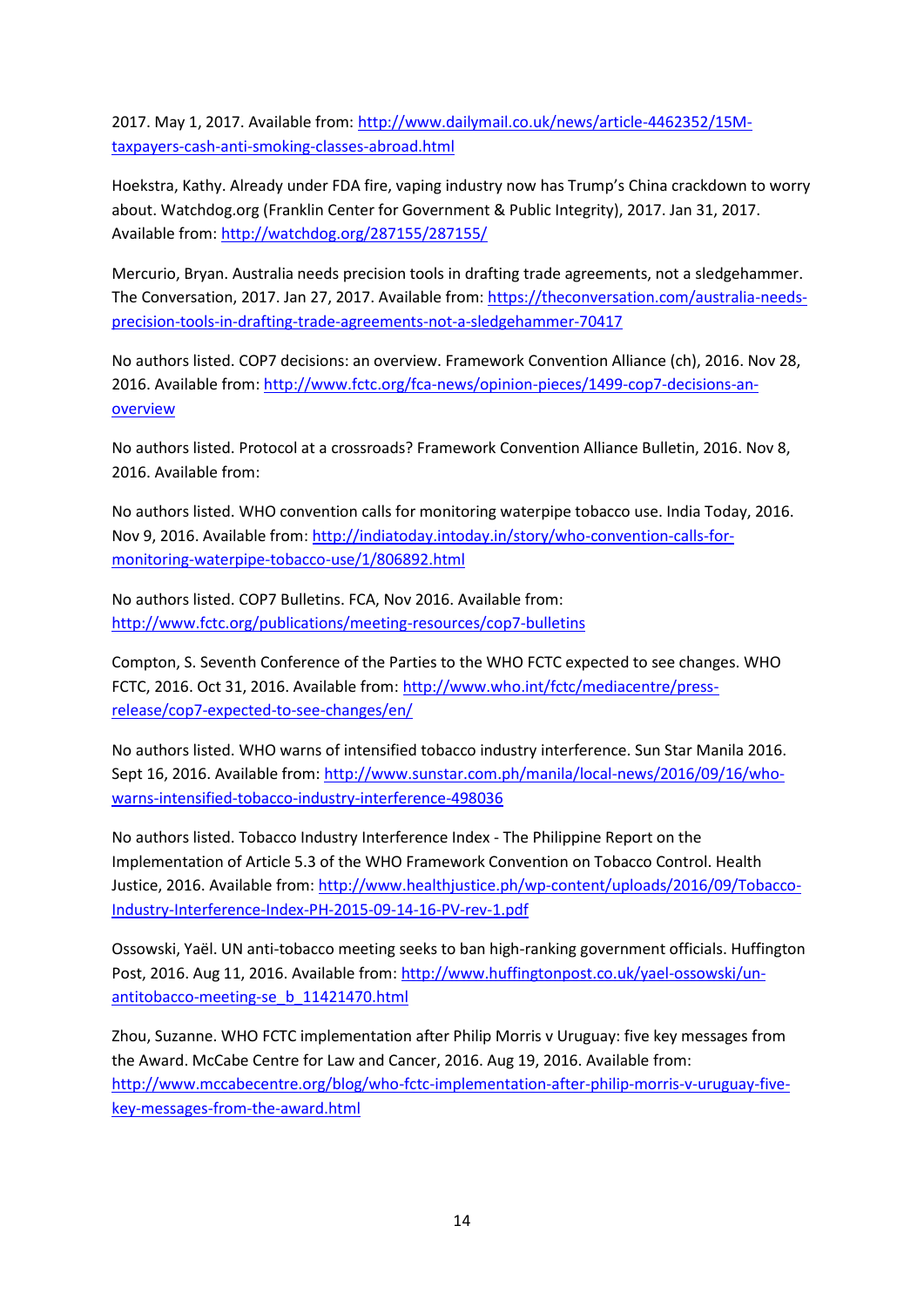No authors listed. A WHO Framework Convention on Tobacco Control Knowledge Hub. McCabe Centre for Law and Cancer, July 2016. Available from: [http://www.mccabecentre.org/knowledge](http://www.mccabecentre.org/knowledge-hub/)[hub/](http://www.mccabecentre.org/knowledge-hub/)

McKeown, Michelle. WHO censorship tactics should be exposed at World Health assembly. JTI, 2016. May 24, 2016. Available from[: http://www.jti.com/media/news-releases/who-censorship-tactics](http://www.jti.com/media/news-releases/who-censorship-tactics-should-be-exposed-at-world-health-assembly/)[should-be-exposed-at-world-health-assembly/](http://www.jti.com/media/news-releases/who-censorship-tactics-should-be-exposed-at-world-health-assembly/)

Myers, Matthew L. As Congress reviews Trans-Pacific Partnership following ITC Report, provision protecting tobacco control measures warrants strong support. Campaign for Tobacco-Free Kids, 2016. May 20, 2016. Available from:

[http://www.tobaccofreekids.org/press\\_releases/post/2016\\_05\\_20\\_tpp](http://www.tobaccofreekids.org/press_releases/post/2016_05_20_tpp)

No authors listed. EU ban on cigarette packaging could herald TTIP tobacco war. Sputnik International

, 2016. May 5, 2016. Available from[: http://sputniknews.com/europe/20160505/1039134120/eu](http://sputniknews.com/europe/20160505/1039134120/eu-tobacco-ttip-war.html)[tobacco-ttip-war.html](http://sputniknews.com/europe/20160505/1039134120/eu-tobacco-ttip-war.html)

Berman, Jessica.Global tobacco control efforts underway but gains elusive. Voice of America, 2016. Apr 7, 216. Availale from: [http://www.voanews.com/content/global-tobacco-control-efforts](http://www.voanews.com/content/global-tobacco-control-efforts-underway-but-gains-are-elusive/3274754.html)[underway-but-gains-are-elusive/3274754.html](http://www.voanews.com/content/global-tobacco-control-efforts-underway-but-gains-are-elusive/3274754.html)

Hirono, K, Haigh, F, Gleeson, D, Harris, P, Thow, AM, Friel, S. Is health impact assessment useful in the context of trade negotiations? A case study of the Trans Pacific Partnership Agreement. BMJ Open. 2016 Apr 4;6(4):e010339. Available from: [http://www.phrp.com.au/issues/april-2016](http://www.phrp.com.au/issues/april-2016-volume-26-issue-2/to-what-extent-does-a-tobacco-carve-out-protect-public-health-in-the-trans-pacific-partnership-agreement/) [volume-26-issue-2/to-what-extent-does-a-tobacco-carve-out-protect-public-health-in-the-trans](http://www.phrp.com.au/issues/april-2016-volume-26-issue-2/to-what-extent-does-a-tobacco-carve-out-protect-public-health-in-the-trans-pacific-partnership-agreement/)[pacific-partnership-agreement/](http://www.phrp.com.au/issues/april-2016-volume-26-issue-2/to-what-extent-does-a-tobacco-carve-out-protect-public-health-in-the-trans-pacific-partnership-agreement/)

No authors listed. Does tobacco violate human rights?ADVANCE Newsmagazines/Merion Publications, Inc., 2016. Apr 14, 2016. Available from: [http://healthcare-executive](http://healthcare-executive-insight.advanceweb.com/News/Daily-News-Watch/Does-Tobacco-Violate-Human-Rights.aspx)[insight.advanceweb.com/News/Daily-News-Watch/Does-Tobacco-Violate-Human-Rights.aspx](http://healthcare-executive-insight.advanceweb.com/News/Daily-News-Watch/Does-Tobacco-Violate-Human-Rights.aspx)

Dougherty, Carter. Trans-Pacific Partnership: US waters down corporate investor lawsuit options in TPP trade agreement. International Business Times, 2015. Nov 5, 2015. Available from: [www.ibtimes.com/trans-pacific-partnership-us-waters-down-corporate-investor-lawsuit-options](http://www.ibtimes.com/trans-pacific-partnership-us-waters-down-corporate-investor-lawsuit-options-tpp-trade-2171277)[tpp-trade-2171277](http://www.ibtimes.com/trans-pacific-partnership-us-waters-down-corporate-investor-lawsuit-options-tpp-trade-2171277)

Freeman, Becky. Tobacco carve-out in TPP. BMJ Blogs, 2015. Oct 6, 2015. Available from: [http://blogs.bmj.com/tc/2015/10/06/tobacco-carve-out-in-tpp/?q=w\\_tc\\_blog\\_sidetab](http://blogs.bmj.com/tc/2015/10/06/tobacco-carve-out-in-tpp/?q=w_tc_blog_sidetab)

Marans, Daniel, Walsh, Ben. Historic trade deal confirms critics' worst fears. Huffington Post, 2015. Nov 6, 2015. Available from: [http://www.huffingtonpost.com.au/entry/trade-deal-confirms](http://www.huffingtonpost.com.au/entry/trade-deal-confirms-advocates-worst-fears_563b9061e4b0411d306ff765?section=australia)[advocates-worst-fears\\_563b9061e4b0411d306ff765?section=australia](http://www.huffingtonpost.com.au/entry/trade-deal-confirms-advocates-worst-fears_563b9061e4b0411d306ff765?section=australia)

Meyer, Ali. TPP may not pass due to anti-free trade provisions that lack GOP support. The Washington Free Beacon, 2015. Nov 3, 2015. Available from[: http://freebeacon.com/issues/tpp](http://freebeacon.com/issues/tpp-may-not-pass-due-to-anti-free-trade-provisions-that-lack-gop-support/)[may-not-pass-due-to-anti-free-trade-provisions-that-lack-gop-support/](http://freebeacon.com/issues/tpp-may-not-pass-due-to-anti-free-trade-provisions-that-lack-gop-support/)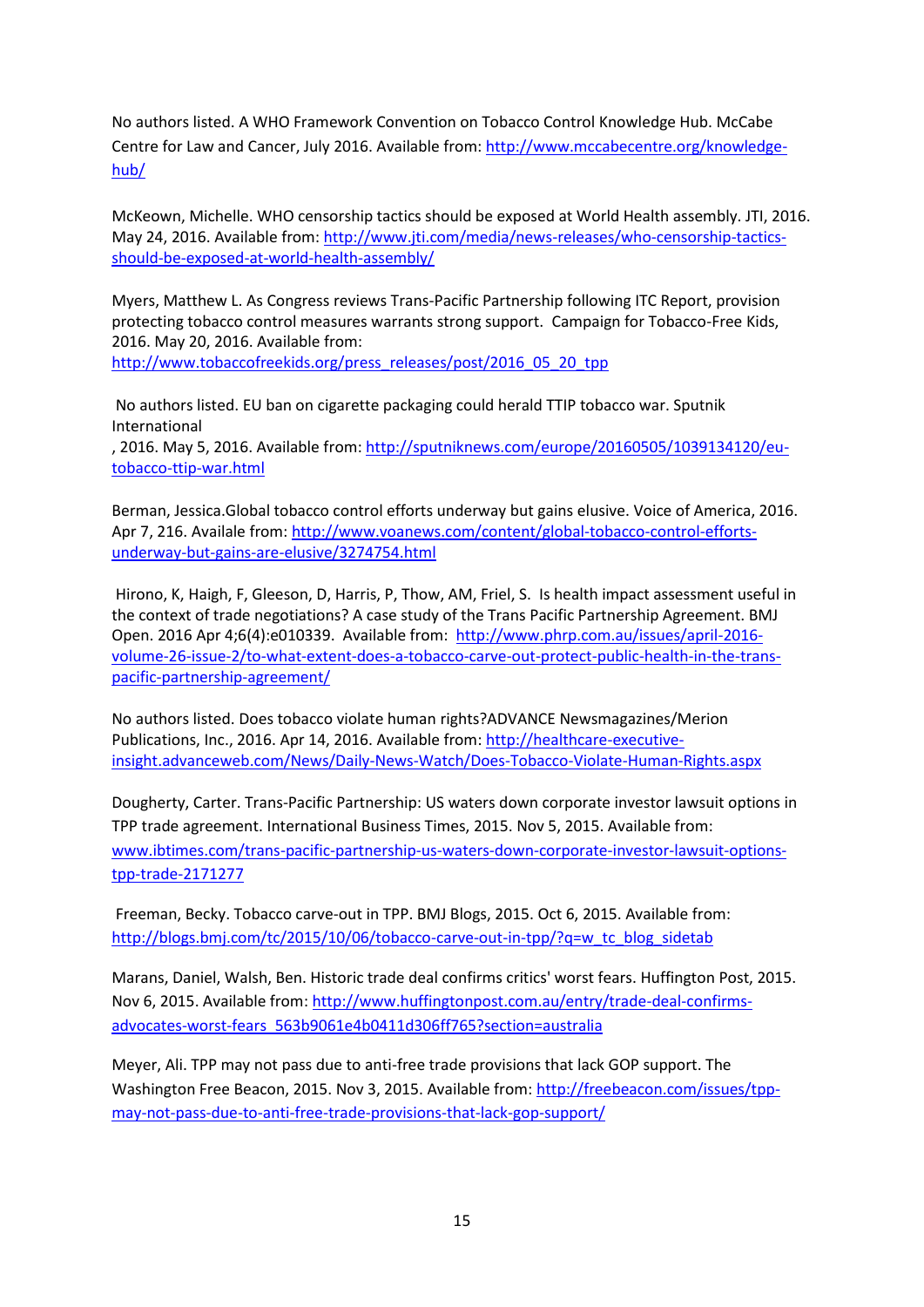Murphy, Katharine. Trans-Pacific Partnership: four key issues to watch out for. The Guardian, 2015. Nov 6, 2015. Available from: [http://www.theguardian.com/business/2015/nov/06/trans-pacific](http://www.theguardian.com/business/2015/nov/06/trans-pacific-partnership-four-key-issues-to-watch-out-for)[partnership-four-key-issues-to-watch-out-for](http://www.theguardian.com/business/2015/nov/06/trans-pacific-partnership-four-key-issues-to-watch-out-for)

Nakamura, David, DeBonis, Mike. The battle over President Obama's trade deal has officially arrived. The Washington Post, 2015. Nov 5, 2015. Available from:

[https://www.washingtonpost.com/politics/obama-administration-prepares-to-launch-long-fight](https://www.washingtonpost.com/politics/obama-administration-prepares-to-launch-long-fight-over-trade-pact/2015/11/05/8299ad32-8326-11e5-8ba6-cec48b74b2a7_story.html)[over-trade-pact/2015/11/05/8299ad32-8326-11e5-8ba6-cec48b74b2a7\\_story.html](https://www.washingtonpost.com/politics/obama-administration-prepares-to-launch-long-fight-over-trade-pact/2015/11/05/8299ad32-8326-11e5-8ba6-cec48b74b2a7_story.html)

No authors listed. Tobacco & Trade: A global effort to undermine public health (2015). Public Health Law Center at Mitchell Hamline School of Law, 2015. Oct 6, 2015. Available from: [http://publichealthlawcenter.org/webinar/tobacco-trade-global-effort-undermine-public-health-](http://publichealthlawcenter.org/webinar/tobacco-trade-global-effort-undermine-public-health-2015)[2015](http://publichealthlawcenter.org/webinar/tobacco-trade-global-effort-undermine-public-health-2015)

No authors listed. TPP final table of contents. Office of the US Trade Representative, 2015. Available from: [https://ustr.gov/trade-agreements/free-trade-agreements/trans-pacific-partnership/TPP-Full-](https://ustr.gov/trade-agreements/free-trade-agreements/trans-pacific-partnership/TPP-Full-Text)**[Text](https://ustr.gov/trade-agreements/free-trade-agreements/trans-pacific-partnership/TPP-Full-Text)** 

Purdy,Chase. Senate to vote on WOTUS bill. Politico, 2015. Nov 3, 2015. Available from: [http://www.politico.com/tipsheets/morning-agriculture/2015/11/senate-to-vote-on-wotus-bill-](http://www.politico.com/tipsheets/morning-agriculture/2015/11/senate-to-vote-on-wotus-bill-211063)[211063](http://www.politico.com/tipsheets/morning-agriculture/2015/11/senate-to-vote-on-wotus-bill-211063)

Ali, Arif et al. The Trans-Pacific Partnership agreement (TPP), which promises significant trade liberalization and investment protection, is finally agreed. JD Supra, LLC, 2015. Jun 10, 2015. Available from[: http://www.jdsupra.com/legalnews/the-trans-pacific-partnership-agreement-](http://www.jdsupra.com/legalnews/the-trans-pacific-partnership-agreement-30012/)[30012/](http://www.jdsupra.com/legalnews/the-trans-pacific-partnership-agreement-30012/)

Arendt, Megan. Tobacco carve-out in TPP, major victory for public health. PR Newswire, 2015. Oct 5, 2015. Available from: [http://www.prnewswire.com/news-releases/tobacco-carve-out-in-tpp-major](http://www.prnewswire.com/news-releases/tobacco-carve-out-in-tpp-major-victory-for-public-health-300154193.html)[victory-for-public-health-300154193.html](http://www.prnewswire.com/news-releases/tobacco-carve-out-in-tpp-major-victory-for-public-health-300154193.html)

Danckert, Sarah. Chill out: Lawyers play down TPP dispute provisions. The Sydney Morning Herald, 2015. Oct 7, 2015. Available from: [http://www.smh.com.au/business/the-economy/chill-out](http://www.smh.com.au/business/the-economy/chill-out-lawyers-play-down-tpp-dispute-provisions-20151006-gk2amo.html)[lawyers-play-down-tpp-dispute-provisions-20151006-gk2amo.html](http://www.smh.com.au/business/the-economy/chill-out-lawyers-play-down-tpp-dispute-provisions-20151006-gk2amo.html)

Donnan, Shawn. Negotiators strike Pacific trade deal. CNBC, 2015. Oct 5, 2015. Available from: <http://www.cnbc.com/2015/10/05/tpp-negotiators-strike-pacific-trade-deal.html>

Flynn, Sean. TPP carve out for tobacco shows core flaws in Investor-State Dispute Settlement (ISDS). infojustice.org, 2015. Oct 1, 2015. Available from:<http://infojustice.org/archives/35107>

Hughes, Krista. U.S. business groups oppose exceptions in Pacific trade pact. Reuters, 2015. Sep 30, 2015. Available from: [http://www.reuters.com/article/2015/09/30/us-trade-tpp-investment](http://www.reuters.com/article/2015/09/30/us-trade-tpp-investment-idUSKCN0RU1WT20150930?utm_source=applenews#wmlFZtwQApvKtIvB.97)[idUSKCN0RU1WT20150930?utm\\_source=applenews#wmlFZtwQApvKtIvB.97](http://www.reuters.com/article/2015/09/30/us-trade-tpp-investment-idUSKCN0RU1WT20150930?utm_source=applenews#wmlFZtwQApvKtIvB.97)

No authors listed. Health groups back efforts to protect tobacco control measures under Trans-Pacific Partnership Agreement . Imperial Valley News, 2015. Oct 5, 2015. Available from: [http://www.imperialvalleynews.com/index.php/news/health-news/5587-health-groups-back](http://www.imperialvalleynews.com/index.php/news/health-news/5587-health-groups-back-efforts-to-protect-tobacco-control-measures-under-trans-pacific-partnership-agreement.html)[efforts-to-protect-tobacco-control-measures-under-trans-pacific-partnership-agreement.html](http://www.imperialvalleynews.com/index.php/news/health-news/5587-health-groups-back-efforts-to-protect-tobacco-control-measures-under-trans-pacific-partnership-agreement.html)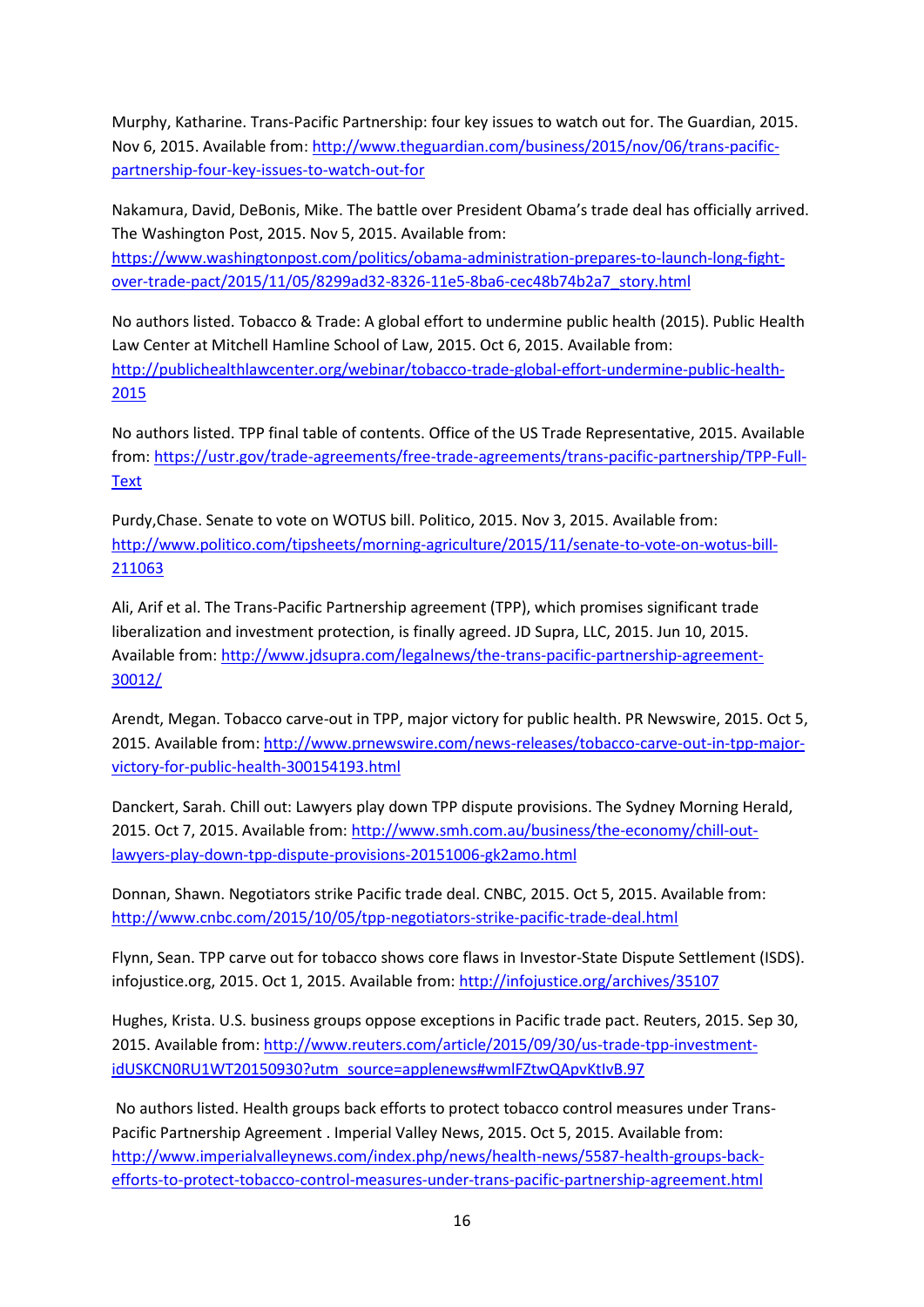Palmer, Doug. Deal reached on giant 12-nation trade pact. Politico, 2015. Oct 5, 2015. Available from: [http://www.politico.com/story/2015/10/landmark-free-trade-agreement-reached-in-atlanta-](http://www.politico.com/story/2015/10/landmark-free-trade-agreement-reached-in-atlanta-214421)[214421](http://www.politico.com/story/2015/10/landmark-free-trade-agreement-reached-in-atlanta-214421)

Tienhaara, Kyla . Tobacco carve-out highlights risks of TPP. The Age , 2015. Oct 7, 2015. Available from: [http://www.theage.com.au/comment/tobacco-carveout-highlights-risks-of-tpp-20151007](http://www.theage.com.au/comment/tobacco-carveout-highlights-risks-of-tpp-20151007-gk38os.html) [gk38os.html](http://www.theage.com.au/comment/tobacco-carveout-highlights-risks-of-tpp-20151007-gk38os.html)

Tienhaara, Kyla. Is litigation Australia's future under the TPP? Macro Business, 2015. Oct 9, 2015. Available form[: http://www.macrobusiness.com.au/2015/10/is-litigation-australias-future-under](http://www.macrobusiness.com.au/2015/10/is-litigation-australias-future-under-the-tpp/)[the-tpp/](http://www.macrobusiness.com.au/2015/10/is-litigation-australias-future-under-the-tpp/)

Fleming, Matthew, Lesniewski, Niels. Could tobacco carveout kill TPP? Roll Call, 2015. Sept 2, 2105. Available from[: http://blogs.rollcall.com/wgdb/could-tobacco-carveout-kill-tpp/](http://blogs.rollcall.com/wgdb/could-tobacco-carveout-kill-tpp/)

No authors listed. Asia poised to tackle tobacco: WHO. The Jakarta Post, 2015. Sept 7, 2015. Available from[: http://www.thejakartapost.com/news/2015/09/07/asia-poised-tackle-tobacco](http://www.thejakartapost.com/news/2015/09/07/asia-poised-tackle-tobacco-who.html)[who.html](http://www.thejakartapost.com/news/2015/09/07/asia-poised-tackle-tobacco-who.html)

Ranald, Patricia. Time to say no to shameful TPP trade-offs. The Age, 2015. Sept 29, 2015. Available from: [http://www.theage.com.au/comment/time-to-say-no-to-shameful-tpp-tradeoffs-20150929](http://www.theage.com.au/comment/time-to-say-no-to-shameful-tpp-tradeoffs-20150929-gjx70s.html) [gjx70s.html](http://www.theage.com.au/comment/time-to-say-no-to-shameful-tpp-tradeoffs-20150929-gjx70s.html)

Mufson, Steven. In a setback for Obama, negotiators fail to wrap up Pacific trade pact. The Washington Post, 2015. July 31, 2015. Available from: [http://www.washingtonpost.com/politics/hawaii-trade-talks-stall-over-dairy-pharmaceuticals-and](http://www.washingtonpost.com/politics/hawaii-trade-talks-stall-over-dairy-pharmaceuticals-and-auto-concerns/2015/07/31/7572fec6-37a2-11e5-ab7b-6416d97c73c2_story.html)[auto-concerns/2015/07/31/7572fec6-37a2-11e5-ab7b-6416d97c73c2\\_story.html](http://www.washingtonpost.com/politics/hawaii-trade-talks-stall-over-dairy-pharmaceuticals-and-auto-concerns/2015/07/31/7572fec6-37a2-11e5-ab7b-6416d97c73c2_story.html)

No authors listed. Proposed August TPP meeting: Robb should reject shameful tradeoffs. AFTINET (Australian Fair Trade & Investment Network), 2015. Aug 3, 2015. Available from: <http://aftinet.org.au/cms/node/997>

Sharp, Matt. Republicans line up against TPP tobacco carveout. Law 360, 2015. July 31, 2015. Available from[: https://www.law360.com/articles/685877/republicans-line-up-against-tpp-tobacco](https://www.law360.com/articles/685877/republicans-line-up-against-tpp-tobacco-carveout)[carveout](https://www.law360.com/articles/685877/republicans-line-up-against-tpp-tobacco-carveout)

Danckert, Sarah . Alcohol, junk food next plain packaging targets, lawyer warns. The Sydney Morning Herald, 2015. July 26, 2015. Available from: [http://www.smh.com.au/business/consumer](http://www.smh.com.au/business/consumer-affairs/alcohol-junk-food-next-plain-packaging-targets-lawyer-warns-20150724-gik3mp)[affairs/alcohol-junk-food-next-plain-packaging-targets-lawyer-warns-20150724-gik3mp](http://www.smh.com.au/business/consumer-affairs/alcohol-junk-food-next-plain-packaging-targets-lawyer-warns-20150724-gik3mp)

Kennedy, Robert et al. Chamber of Commerce pushes tobacco on children overseas; unfortunately, it's working. Ring of Fire radio, 2015. July 23, 2015. Available from: <http://ringoffireradio.com/2015/07/chamber-of-commerce-pushes-tobacco-on-children-overseas/>

No authors listed. Ways and Means Democrats Press USTR to protect anti-tobacco public health measures in TPP negotiations. US House Committee on Ways and Means, 2015. July 24, 2015. Available from[: http://democrats.waysandmeans.house.gov/press-release/ways-and-means](http://democrats.waysandmeans.house.gov/press-release/ways-and-means-democrats-press-ustr-protect-anti-tobacco-public-health-measures-tpp)[democrats-press-ustr-protect-anti-tobacco-public-health-measures-tpp](http://democrats.waysandmeans.house.gov/press-release/ways-and-means-democrats-press-ustr-protect-anti-tobacco-public-health-measures-tpp)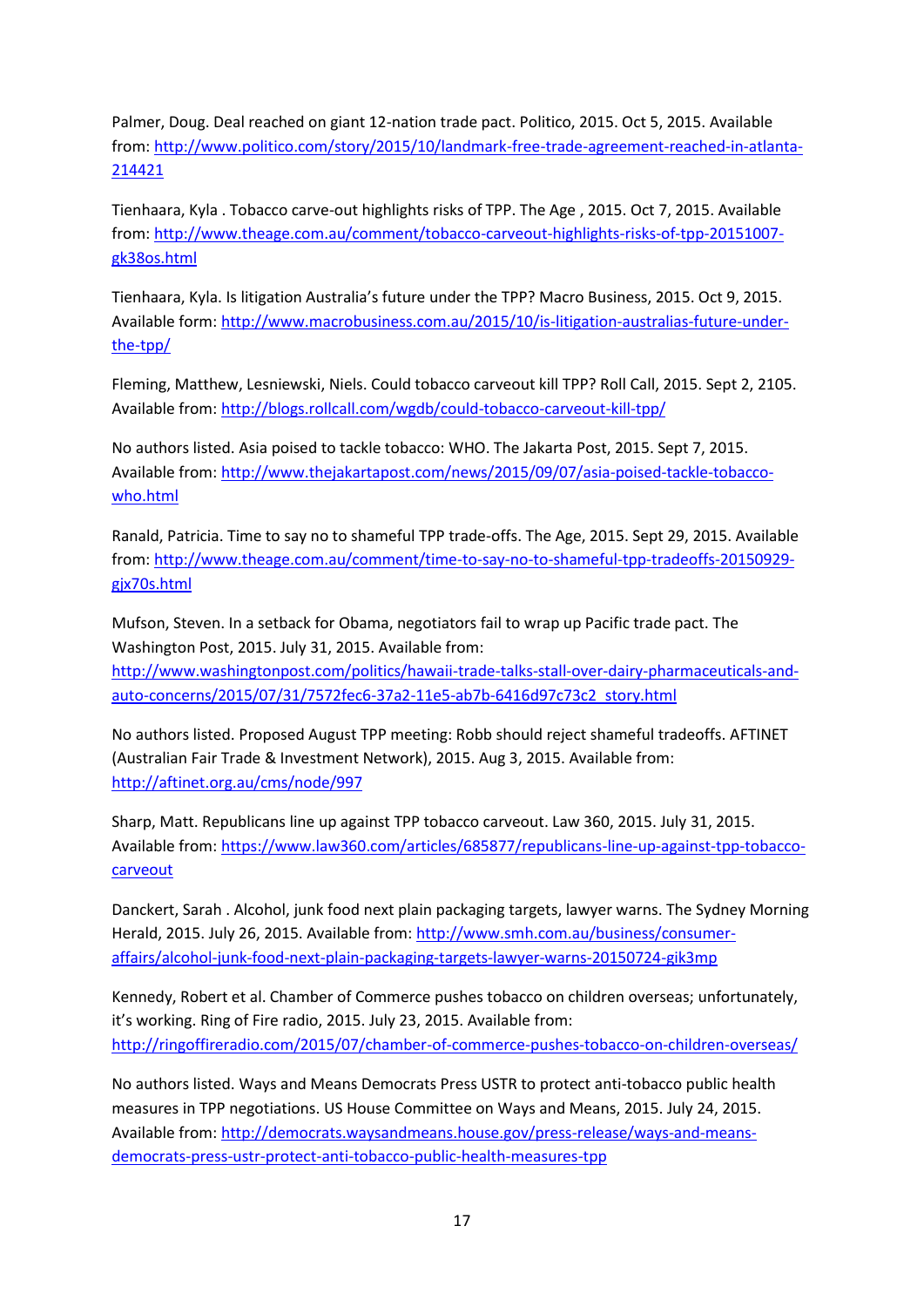Poe, Jim. Junk explained: Everything you need to know about the Trans-Pacific Partnership. Junkee, 2015. July 17, 2015. Available from: [http://junkee.com/junk-explained-everything-you-need-to](http://junkee.com/junk-explained-everything-you-need-to-know-about-the-trans-pacific-partnership/61498)[know-about-the-trans-pacific-partnership/61498](http://junkee.com/junk-explained-everything-you-need-to-know-about-the-trans-pacific-partnership/61498)

Sharp, Matt. House Democrats fight to protect tobacco regs in TPP. Law 360, 2015. July 24, 2015. Available from[: http://www.law360.com/articles/683272/house-democrats-fight-to-protect](http://www.law360.com/articles/683272/house-democrats-fight-to-protect-tobacco-regs-in-tpp)[tobacco-regs-in-tpp](http://www.law360.com/articles/683272/house-democrats-fight-to-protect-tobacco-regs-in-tpp)

van Onselen, Leith. Productivity Commission slams TPP trade deal. Macro Business, 2015. June 24, 2015. Available from: [http://www.macrobusiness.com.au/2015/06/productivity-commission-slams](http://www.macrobusiness.com.au/2015/06/productivity-commission-slams-tpp-trade-deal/)[tpp-trade-deal/](http://www.macrobusiness.com.au/2015/06/productivity-commission-slams-tpp-trade-deal/)

Gillmor, Dan. The public deserves to know exactly what's in the Trans-Pacific Partnership. Slate, 2015. Apr 13, 2015. Available from:

[http://www.slate.com/blogs/future\\_tense/2015/04/13/tpp\\_trans\\_pacific\\_partnership\\_the\\_public\\_](http://www.slate.com/blogs/future_tense/2015/04/13/tpp_trans_pacific_partnership_the_public_deserves_to_know_what_s_in_the.html) deserves to know what s in the.html

No authors listed. The Hatch-Wyden-Ryan TPA bill: A major step back on TPP negotiations. US House Committee on Ways and Means, 2015. Available from:

[http://democrats.waysandmeans.house.gov/sites/democrats.waysandmeans.house.gov/files/LEVIN](http://democrats.waysandmeans.house.gov/sites/democrats.waysandmeans.house.gov/files/LEVIN%20--%20TPA%20--%20A%20Major%20Step%20Back%20on%20TPP%20Negotiations.pdf) [%20--%20TPA%20--%20A%20Major%20Step%20Back%20on%20TPP%20Negotiations.pdf](http://democrats.waysandmeans.house.gov/sites/democrats.waysandmeans.house.gov/files/LEVIN%20--%20TPA%20--%20A%20Major%20Step%20Back%20on%20TPP%20Negotiations.pdf)

Schindler, Jacob. IP impact of leaked Trans-Pacific Partnership chapter debated. World Trademark Review, 2015. Apr 21, 2015. Available from:

[http://www.worldtrademarkreview.com/Blog/Detail.aspx?g=fdc41f71-9cdc-4c16-9418](http://www.worldtrademarkreview.com/Blog/Detail.aspx?g=fdc41f71-9cdc-4c16-9418-a3a1d2d7c712) [a3a1d2d7c712](http://www.worldtrademarkreview.com/Blog/Detail.aspx?g=fdc41f71-9cdc-4c16-9418-a3a1d2d7c712)

Tomas Fitzgerald. Sovereign risk fears around TPP are overblown. The Conversation, 2015. Apr 10, 2015. Available from: [http://theconversation.com/sovereign-risk-fears-around-tpp-are-overblown-](http://theconversation.com/sovereign-risk-fears-around-tpp-are-overblown-39865)[39865](http://theconversation.com/sovereign-risk-fears-around-tpp-are-overblown-39865)

No authors listed. New program using CT technology helping doctors better detect lung cancer. Medical News Today, 2015. July 10, 2015. Available from: <http://www.medicalnewstoday.com/releases/296589.php?tw>

Begley, Sharon. U.S. approves Medicare coverage for lung cancer screening. Reuters, 2015. Feb 5, 2015. Available from: [http://www.reuters.com/article/2015/02/05/us-usa-healthcare-medicare](http://www.reuters.com/article/2015/02/05/us-usa-healthcare-medicare-idUSKBN0L92UV20150205)[idUSKBN0L92UV20150205](http://www.reuters.com/article/2015/02/05/us-usa-healthcare-medicare-idUSKBN0L92UV20150205)

No authors listed. Decision memo for screening for lung cancer with Low Dose Computed Tomography (LDCT) (CAG-00439N). Centers for Medicare & Medicaid Services, 2015. Available from: [http://www.cms.gov/medicare-coverage-database/details/nca-decision](http://www.cms.gov/medicare-coverage-database/details/nca-decision-memo.aspx?NCAId=274&NcaName=Screening+for+Lung+Cancer+with+Low+Dose+Computed+Tomography+%28LDCT%29&TimeFrame=7&DocType=All&bc=AQAAIAAAAgAAAA%3d%3d&)[memo.aspx?NCAId=274&NcaName=Screening+for+Lung+Cancer+with+Low+Dose+Computed+Tomo](http://www.cms.gov/medicare-coverage-database/details/nca-decision-memo.aspx?NCAId=274&NcaName=Screening+for+Lung+Cancer+with+Low+Dose+Computed+Tomography+%28LDCT%29&TimeFrame=7&DocType=All&bc=AQAAIAAAAgAAAA%3d%3d&) [graphy+%28LDCT%29&TimeFrame=7&DocType=All&bc=AQAAIAAAAgAAAA%3d%3d&](http://www.cms.gov/medicare-coverage-database/details/nca-decision-memo.aspx?NCAId=274&NcaName=Screening+for+Lung+Cancer+with+Low+Dose+Computed+Tomography+%28LDCT%29&TimeFrame=7&DocType=All&bc=AQAAIAAAAgAAAA%3d%3d&)

No authors listed. Cancer prevention efforts in the US a mixed bag. Medical News Today, 2015. Apr 6, 2015. Available from:<http://www.medicalnewstoday.com/releases/291880.php?tw>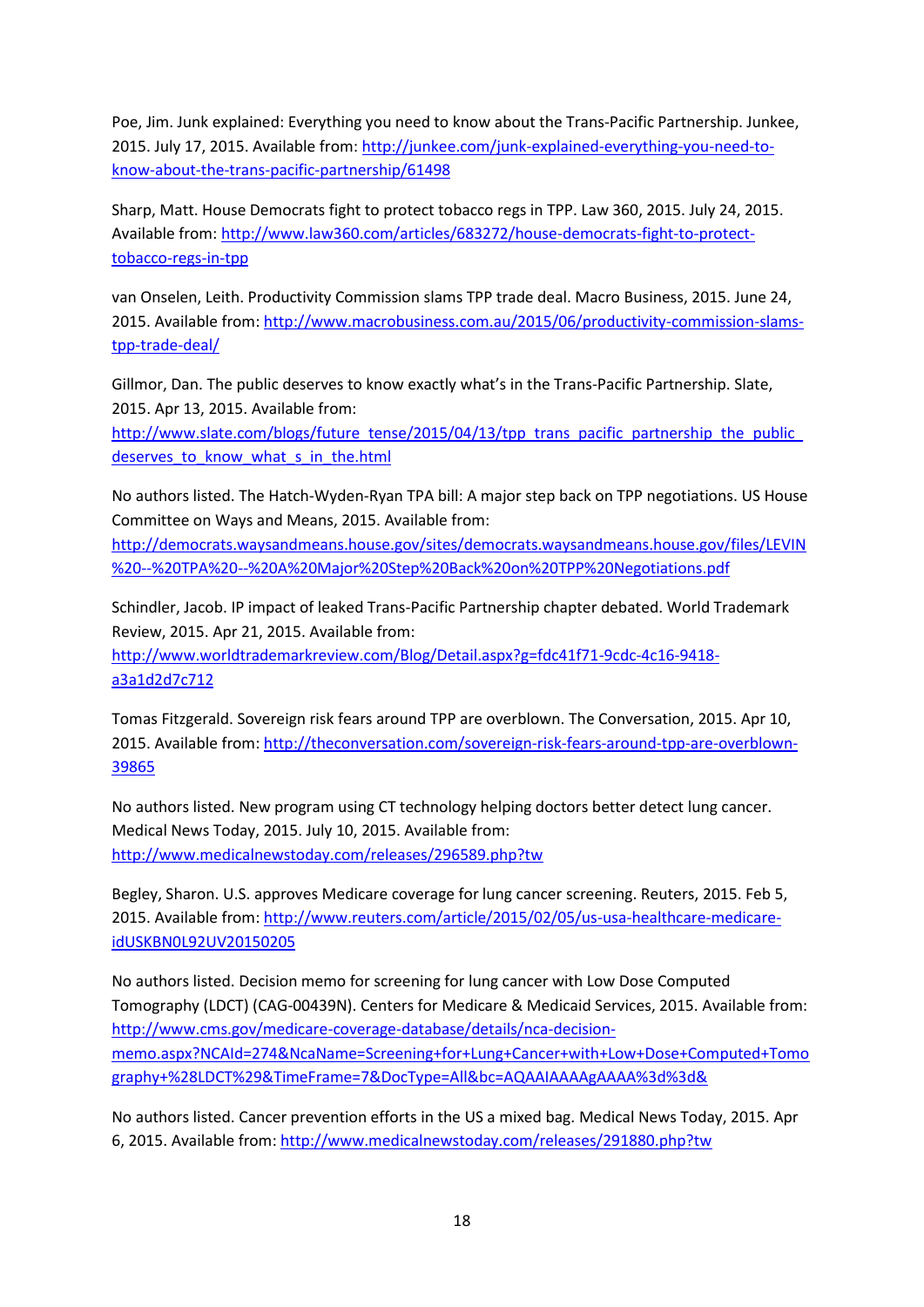Assunta, M, Dorotheo, EU. SEATCA Tobacco Industry Interference Index: a tool for measuring implementation of WHO Framework Convention on Tobacco Control Article 5.3. Tobacco control, 2015. Apr 23, 2015. Available from:<http://www.ncbi.nlm.nih.gov/pubmed/25908597>

No authors listed. Adding genetic information to risk profile of smokers improves adherence to lung cancer screening. Medical News Today, 2015. May 19, 2015. Available from: <http://www.medicalnewstoday.com/releases/294089.php?tw>

Youle, Emma. Whittington Hospital introduces smoking breath tests for all pregnant women. Ham & High, 2015. May 11, 2015. Available from:

[http://www.hamhigh.co.uk/news/health/whittington\\_hospital\\_introduces\\_smoking\\_breath\\_tests\\_f](http://www.hamhigh.co.uk/news/health/whittington_hospital_introduces_smoking_breath_tests_for_all_pregnant_women_1_4063434) or all pregnant women 1 4063434

Mamudu, Hadii, Cairney, Paul, Studlar, Donley,. Global public policy: Does the new venue for transnational tobacco control challenge the old ways of doing things? Public Administration, 2015. Jan 15, 2015. Available from:

[http://onlinelibrary.wiley.com/doi/10.1111/padm.12143/abstract;jsessionid=C1A086AF6AD5D42CF](http://onlinelibrary.wiley.com/doi/10.1111/padm.12143/abstract;jsessionid=C1A086AF6AD5D42CF19B67031C555F7A.f03t02) [19B67031C555F7A.f03t02](http://onlinelibrary.wiley.com/doi/10.1111/padm.12143/abstract;jsessionid=C1A086AF6AD5D42CF19B67031C555F7A.f03t02)

No authors listed,. Public Health letter to Commissioner Malmström re PMI letter on 8th December 2014 on investor state dispute settlement (ISDS) mechanism. Acscan, 2015. Jan 28, 2015. Available from: [http://www.acscan.org/content/wp-content/uploads/2015/01/Public-Health-Letter-to-](http://www.acscan.org/content/wp-content/uploads/2015/01/Public-Health-Letter-to-Commissioner-Malmstrom-re-PMI-1-28-15.pdf)[Commissioner-Malmstrom-re-PMI-1-28-15.pdf](http://www.acscan.org/content/wp-content/uploads/2015/01/Public-Health-Letter-to-Commissioner-Malmstrom-re-PMI-1-28-15.pdf)

Huber, Laurent . Should we celebrate 10 years of the Global Tobacco Control Treaty? Environment Guru, 2015. Feb 18, 2015. Available from:

<http://www.environmentguru.com/pages/elements/element.aspx?id=1871403>

Miller, Michael E. Cigar wars: As the Cuban embargo fizzles, the battle for stogies smolders. Village Voice, 2015. Feb 10, 2015. Available from:

[http://blogs.villagevoice.com/runninscared/2015/02/cigar\\_wars\\_cuban\\_embargo\\_ending.php?print](http://blogs.villagevoice.com/runninscared/2015/02/cigar_wars_cuban_embargo_ending.php?print=true) [=true](http://blogs.villagevoice.com/runninscared/2015/02/cigar_wars_cuban_embargo_ending.php?print=true)

Mitchell, Andrew, Sheargold, Elizabeth. State regulatory autonomy and tobacco control in International Trade and Investment Law. Investment Treaty News, 2015. Feb 19, 2015. Available from: [https://www.iisd.org/itn/2015/02/19/state-regulatory-autonomy-and-tobacco-control-in](https://www.iisd.org/itn/2015/02/19/state-regulatory-autonomy-and-tobacco-control-in-international-trade-and-investment-law/)[international-trade-and-investment-law/](https://www.iisd.org/itn/2015/02/19/state-regulatory-autonomy-and-tobacco-control-in-international-trade-and-investment-law/)

No authors listed,. WHO Framework Convention on Tobacco Control celebrates 10 years. Global Post, 2015. Feb 26, 2015. Available from: [http://www.globalpost.com/dispatch/news/xinhua-news](http://www.globalpost.com/dispatch/news/xinhua-news-agency/150226/who-framework-convention-tobacco-control-celebrates-10-years)[agency/150226/who-framework-convention-tobacco-control-celebrates-10-years](http://www.globalpost.com/dispatch/news/xinhua-news-agency/150226/who-framework-convention-tobacco-control-celebrates-10-years)

Warren, Elizabeth. The Trans-Pacific Partnership clause everyone should oppose. The Washington Post, 2015. Feb 25, 2015. Available from: [http://www.washingtonpost.com/opinions/kill-the](http://www.washingtonpost.com/opinions/kill-the-dispute-settlement-language-in-the-trans-pacific-partnership/2015/02/25/ec7705a2-bd1e-11e4-b274-e5209a3bc9a9_story.html)[dispute-settlement-language-in-the-trans-pacific-partnership/2015/02/25/ec7705a2-bd1e-11e4](http://www.washingtonpost.com/opinions/kill-the-dispute-settlement-language-in-the-trans-pacific-partnership/2015/02/25/ec7705a2-bd1e-11e4-b274-e5209a3bc9a9_story.html) [b274-e5209a3bc9a9\\_story.html](http://www.washingtonpost.com/opinions/kill-the-dispute-settlement-language-in-the-trans-pacific-partnership/2015/02/25/ec7705a2-bd1e-11e4-b274-e5209a3bc9a9_story.html)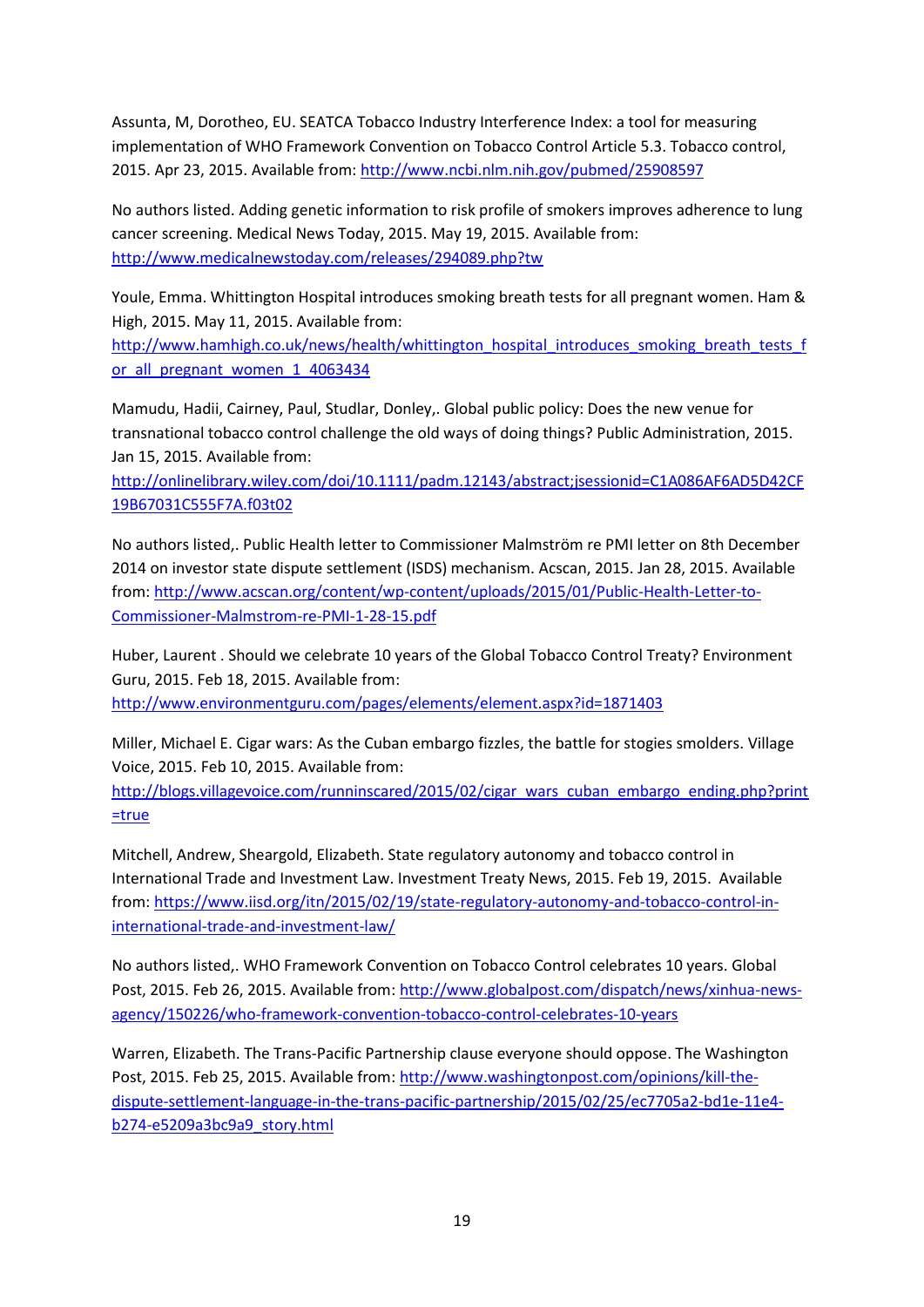Burki, TK. WHO Framework Convention on Tobacco Control conference. The Lancet Oncology, 2014. Dec 17, 2014. Available from[: http://www.thelancet.com/pdfs/journals/lanonc/PIIS1470-](http://www.thelancet.com/pdfs/journals/lanonc/PIIS1470-2045%2814%2971037-X.pdf) [2045%2814%2971037-X.pdf](http://www.thelancet.com/pdfs/journals/lanonc/PIIS1470-2045%2814%2971037-X.pdf)

Geller, Martine. World Health Organization backs higher tobacco taxes to cut smoking. Reuters, 2014. Oct15, 2014. Available from[: http://www.reuters.com/article/2014/10/15/us-who-tobacco](http://www.reuters.com/article/2014/10/15/us-who-tobacco-tax-idUSKCN0I41NF20141015)[tax-idUSKCN0I41NF20141015](http://www.reuters.com/article/2014/10/15/us-who-tobacco-tax-idUSKCN0I41NF20141015)

Goad, Benjamin. In Putin snub, US will skip global tobacco summit hosted by Russia. The Hill, 2014. Oct 3, 2014. Available from: [http://thehill.com/regulation/international/219649-in-snub-us-to-skip](http://thehill.com/regulation/international/219649-in-snub-us-to-skip-global-tobacco-summit-hosted-by-putin)[global-tobacco-summit-hosted-by-putin](http://thehill.com/regulation/international/219649-in-snub-us-to-skip-global-tobacco-summit-hosted-by-putin)

John, Shoba, Reddy, K Srinath, Piot, Peter. Strategies for accelerated implementation of the Tobacco Control Treaty: Lessons from key global health initiatives. Framework Convention on Tobacco Control (FCTC), 2013. Available from: [http://www.fctc.org/images/stories/WEB\\_Strategies\\_for\\_Accel\\_Implemen\\_FCTC\\_2013\\_1.pdf](http://www.fctc.org/images/stories/WEB_Strategies_for_Accel_Implemen_FCTC_2013_1.pdf)

No authors listed,. Dutch court first to find that global tobacco treaty can trump national law. Framework Convention on Tobacco Control (FCTC), 2014. Apr 11, 2014. Available from: [http://www.fctc.org/fca-news/secondhand-smoke/987-dutch-court-first-to-find-that-global](http://www.fctc.org/fca-news/secondhand-smoke/987-dutch-court-first-to-find-that-global-tobacco-treaty-can-trump-national-law)[tobacco-treaty-can-trump-national-law](http://www.fctc.org/fca-news/secondhand-smoke/987-dutch-court-first-to-find-that-global-tobacco-treaty-can-trump-national-law)

No authors listed,. International Center for Settlement of Investment Disputes. Globalization 101, 2014. Available from: [http://www.globalization101.org/international-center-for-settlement-of](http://www.globalization101.org/international-center-for-settlement-of-investment-disputes/)[investment-disputes/](http://www.globalization101.org/international-center-for-settlement-of-investment-disputes/)

Saez, Catherine. TRIPS council debates: tobacco packaging, non-violation disputes, innovation, health waiver, UNCTAD. Intellectual Property Watch, 2014. Oct 30, 2014. Available from: [http://www.ip-watch.org/2014/10/30/trips-council-debates-tobacco-packaging-non-violation](http://www.ip-watch.org/2014/10/30/trips-council-debates-tobacco-packaging-non-violation-disputes-innovation-health-waiver-unctad/)[disputes-innovation-health-waiver-unctad/](http://www.ip-watch.org/2014/10/30/trips-council-debates-tobacco-packaging-non-violation-disputes-innovation-health-waiver-unctad/)

Brinkley, John. Big Tobacco wants to do to foreigners what it has done to Americans. Forbes, 2014. Dec 16, 2014. Available from[: http://www.forbes.com/sites/johnbrinkley/2014/12/16/big-tobacco](http://www.forbes.com/sites/johnbrinkley/2014/12/16/big-tobacco-wants-to-do-to-foreigners-what-it-has-done-to-americans/)[wants-to-do-to-foreigners-what-it-has-done-to-americans/](http://www.forbes.com/sites/johnbrinkley/2014/12/16/big-tobacco-wants-to-do-to-foreigners-what-it-has-done-to-americans/)

No authors listed,. International Center for Settlement of Investment Disputes. Globalization 101, 2014. Available from: [http://www.globalization101.org/international-center-for-settlement-of](http://www.globalization101.org/international-center-for-settlement-of-investment-disputes/)[investment-disputes/](http://www.globalization101.org/international-center-for-settlement-of-investment-disputes/)

Rimmer, Matthew. Senator Elizabeth Warren fights the White House over the secret Trans-Pacific Partnership #TPP #TPPA. Medium.com, 2014. Dec 22, 2014. Available from: [https://medium.com/@DrRimmer/senator-elizabeth-warren-fights-the-white-house-over-the-trans](https://medium.com/@DrRimmer/senator-elizabeth-warren-fights-the-white-house-over-the-trans-pacific-partnership-tpp-3cd7bb0a1c91)[pacific-partnership-tpp-3cd7bb0a1c91](https://medium.com/@DrRimmer/senator-elizabeth-warren-fights-the-white-house-over-the-trans-pacific-partnership-tpp-3cd7bb0a1c91)

Burki, TK. WHO Framework Convention on Tobacco Control conference. The Lancet Oncology, 2014. Dec 17, 2014. Available from[: http://www.thelancet.com/pdfs/journals/lanonc/PIIS1470-](http://www.thelancet.com/pdfs/journals/lanonc/PIIS1470-2045%2814%2971037-X.pdf) [2045%2814%2971037-X.pdf](http://www.thelancet.com/pdfs/journals/lanonc/PIIS1470-2045%2814%2971037-X.pdf)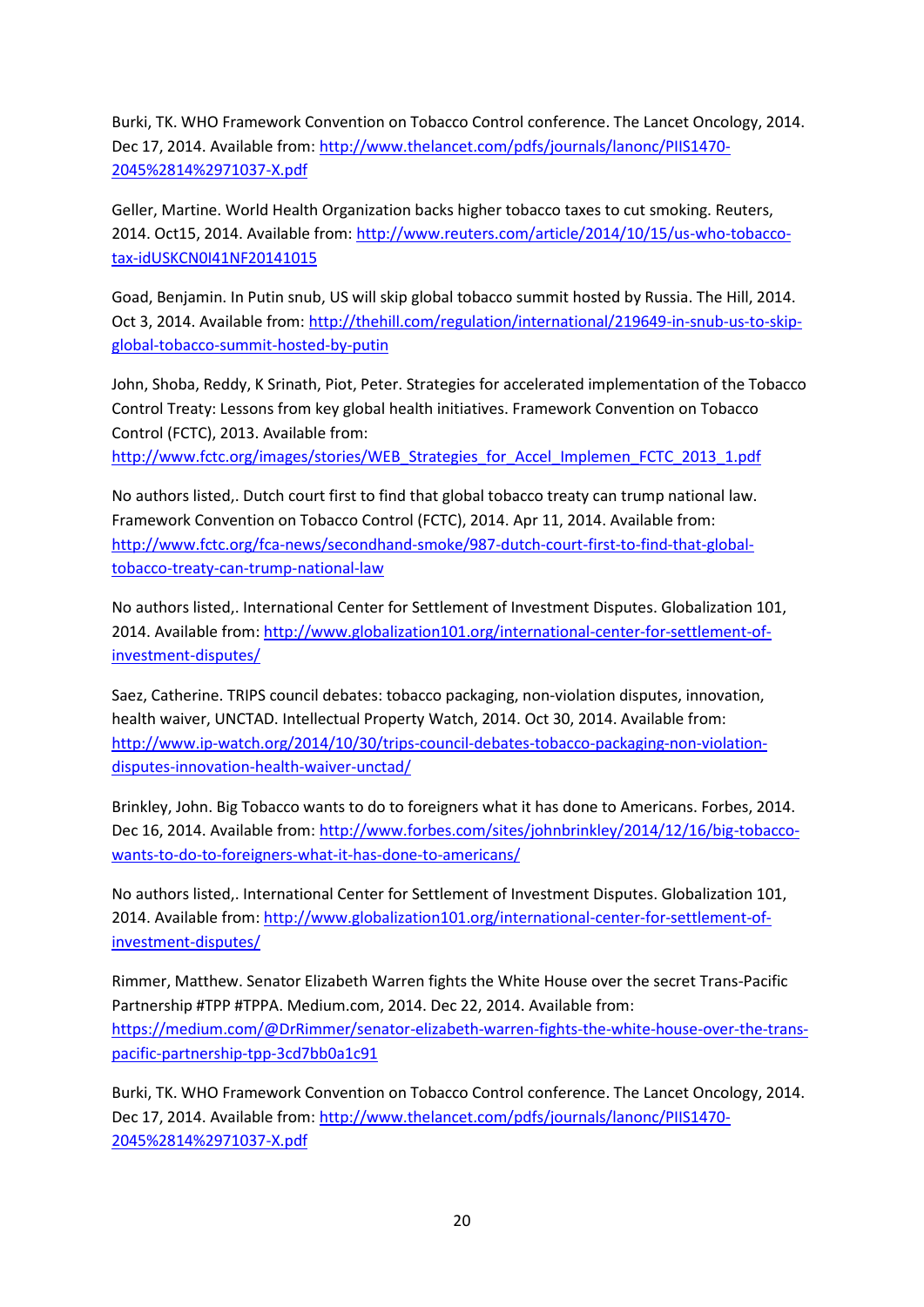Bermingham, Finbarr. Tobacco companies could lose investment protection rights in Pacific trade deal. International Business Times, 2014. Oct 22, 2014. Available from: [http://www.ibtimes.co.uk/tobacco-companies-could-lose-investment-protection-rights-pacific](http://www.ibtimes.co.uk/tobacco-companies-could-lose-investment-protection-rights-pacific-trade-deal-1471302)[trade-deal-1471302](http://www.ibtimes.co.uk/tobacco-companies-could-lose-investment-protection-rights-pacific-trade-deal-1471302)

Geller, Martine. World Health Organization backs higher tobacco taxes to cut smoking. Reuters, 2014. Oct15, 2014. Available from[: http://www.reuters.com/article/2014/10/15/us-who-tobacco](http://www.reuters.com/article/2014/10/15/us-who-tobacco-tax-idUSKCN0I41NF20141015)[tax-idUSKCN0I41NF20141015](http://www.reuters.com/article/2014/10/15/us-who-tobacco-tax-idUSKCN0I41NF20141015)

Goad, Benjamin. In Putin snub, US will skip global tobacco summit hosted by Russia. The Hill, 2014. Oct 3, 2014. Available from: [http://thehill.com/regulation/international/219649-in-snub-us-to-skip](http://thehill.com/regulation/international/219649-in-snub-us-to-skip-global-tobacco-summit-hosted-by-putin)[global-tobacco-summit-hosted-by-putin](http://thehill.com/regulation/international/219649-in-snub-us-to-skip-global-tobacco-summit-hosted-by-putin)

John, Shoba, Reddy, K Srinath, Piot, Peter. Strategies for accelerated implementation of the Tobacco Control Treaty: Lessons from key global health initiatives. Framework Convention on Tobacco Control (FCTC), 2013. Available from:

[http://www.fctc.org/images/stories/WEB\\_Strategies\\_for\\_Accel\\_Implemen\\_FCTC\\_2013\\_1.pdf](http://www.fctc.org/images/stories/WEB_Strategies_for_Accel_Implemen_FCTC_2013_1.pdf)

No authors listed. Dutch court first to find that global tobacco treaty can trump national law. Framework Convention on Tobacco Control (FCTC), 2014. Apr 11, 2014. Available from: [http://www.fctc.org/fca-news/secondhand-smoke/987-dutch-court-first-to-find-that-global](http://www.fctc.org/fca-news/secondhand-smoke/987-dutch-court-first-to-find-that-global-tobacco-treaty-can-trump-national-law)[tobacco-treaty-can-trump-national-law](http://www.fctc.org/fca-news/secondhand-smoke/987-dutch-court-first-to-find-that-global-tobacco-treaty-can-trump-national-law)

van Onselen, Leith. What Robb must cut out of the TPP. Macro Business, 2014. Oct 30, 2014. Available from[: http://www.macrobusiness.com.au/2014/10/what-robb-must-cut-out-of-the-tpp/](http://www.macrobusiness.com.au/2014/10/what-robb-must-cut-out-of-the-tpp/)

#### <span id="page-20-0"></span>*19.1. WHO FCTC Governance Framework*

Arendt, M. ASH statement: Halting funding to the World Health Organization harms more than the COVID-19 response. *Action on Smoking & Health*, 2020. April 17, 2020. Retrieved from <https://ash.org/us-who-funding/>

<span id="page-20-1"></span>*19.8 Enforcement of the WHO FCTC*

*WHO global report on trends in prevalence of tobacco use 2000-2025, fourth edition***. (2021). Retrieved from Geneva[: https://www.who.int/publications/i/item/9789240039322](https://www.who.int/publications/i/item/9789240039322)**

(2020). *TOBACCO CONTROL IN UKRAINE ASSESSMENT OF CURRENT STATUS OF TOBACCO CONTROL AND OPPORTUNITIES FOR FURTHER DEVELOPMENT*. Retrieved from Europe: [http://www.euro.who.int/\\_\\_data/assets/pdf\\_file/0011/439238/Tobacco-control-in-Ukraine](http://www.euro.who.int/__data/assets/pdf_file/0011/439238/Tobacco-control-in-Ukraine-assessment.pdf?ua=1)[assessment.pdf?ua=1](http://www.euro.who.int/__data/assets/pdf_file/0011/439238/Tobacco-control-in-Ukraine-assessment.pdf?ua=1)

<span id="page-20-2"></span>*19.9 Impact of the WHO FCTC and role in the context of global governance*

Framework Convention Alliance. BULLETIN FRIDAY 5 OCTOBER 2018. *ISSUE 139*. Framework Convention Alliance, 2018. Oct 8, 2018. Available from: [https://www.fctc.org/wp](https://www.fctc.org/wp-content/uploads/2018/10/COP-2018_Day-5_Fri_Oct-5_WEB.pdf)[content/uploads/2018/10/COP-2018\\_Day-5\\_Fri\\_Oct-5\\_WEB.pdf](https://www.fctc.org/wp-content/uploads/2018/10/COP-2018_Day-5_Fri_Oct-5_WEB.pdf)